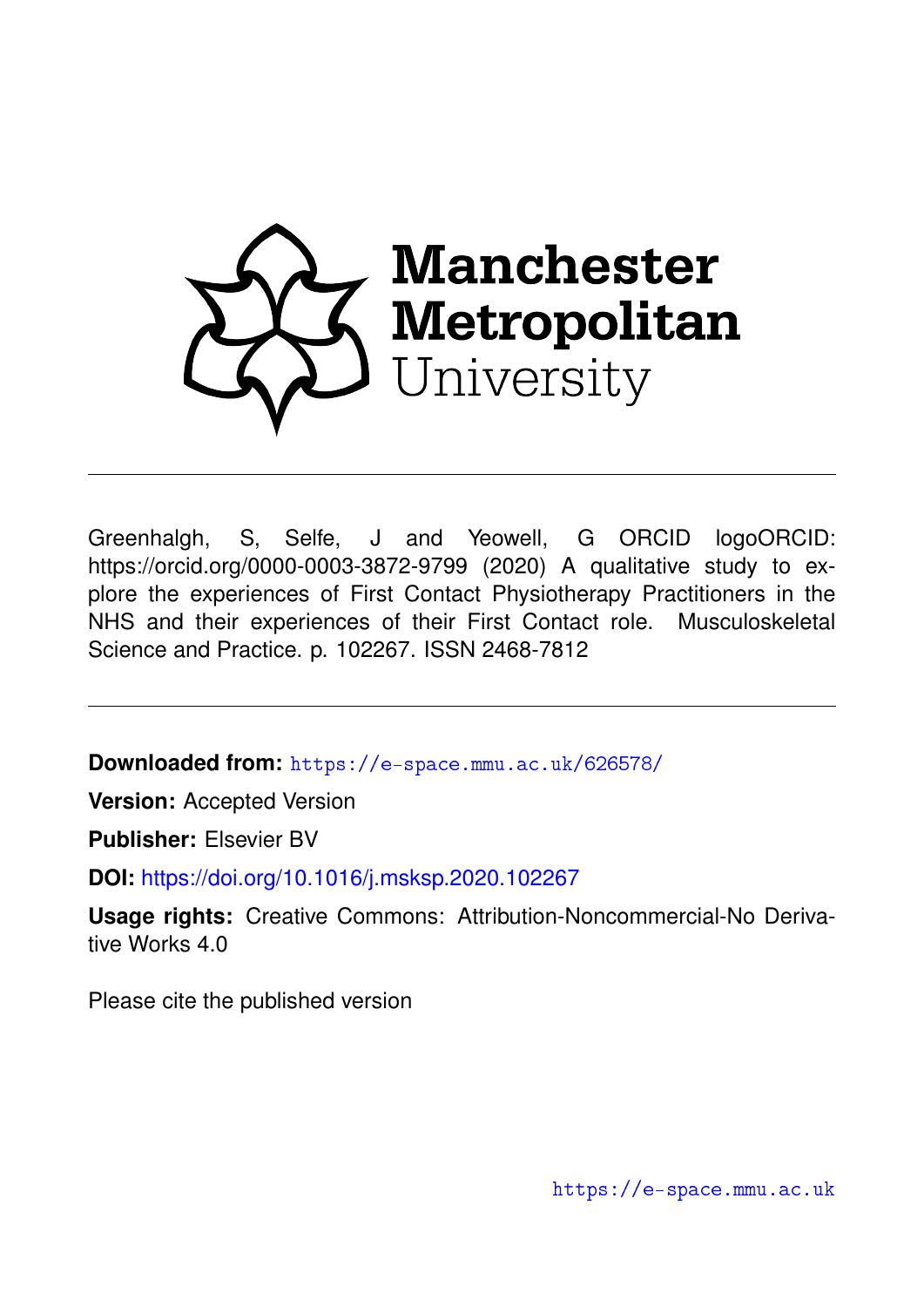**A qualitative study to explore the experiences of First Contact Physiotherapy Practitioners in the NHS and their experiences of their First Contact role.**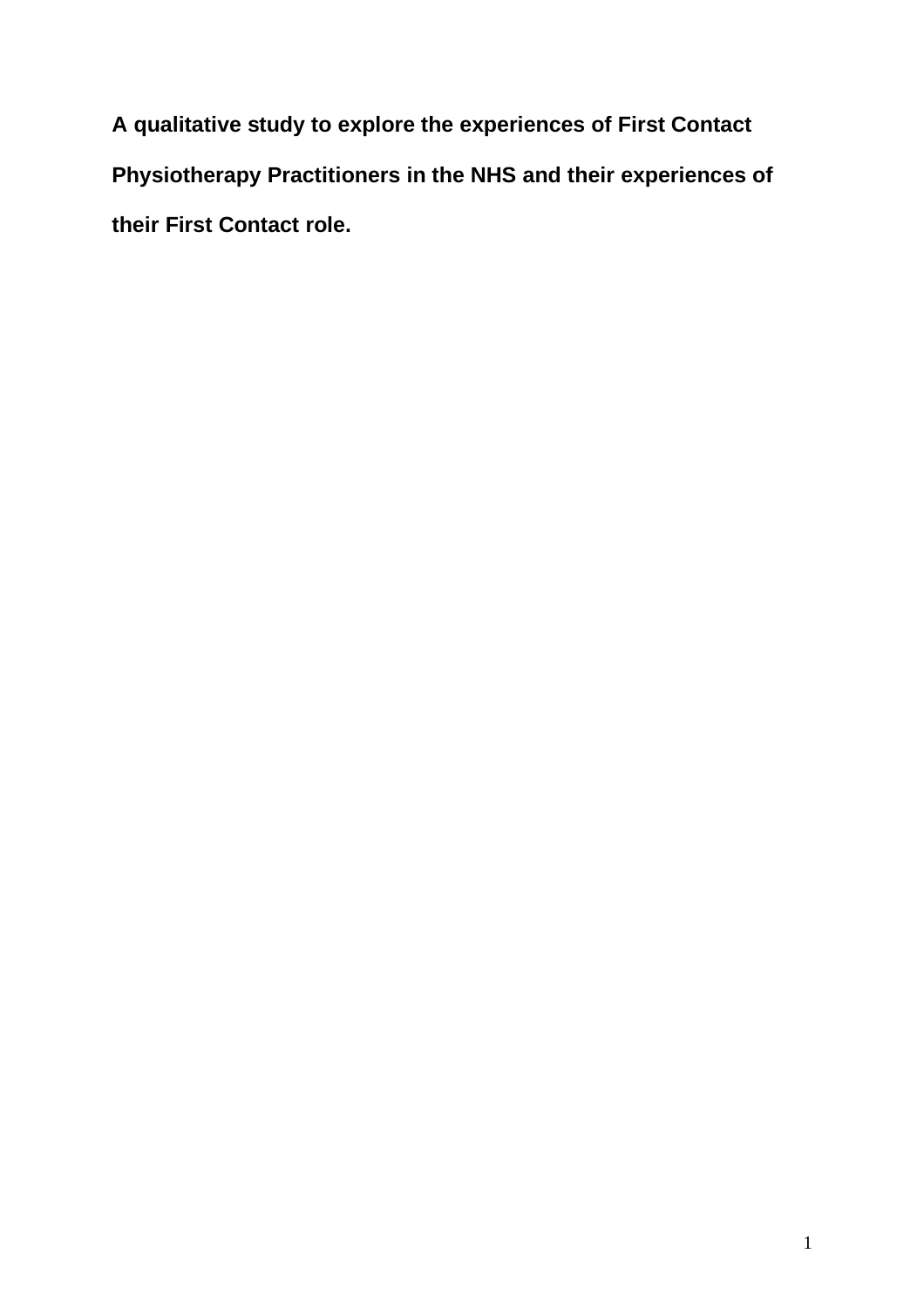#### INTRODUCTION

With an ageing population, the demands on primary care will rise (Age UK 2018). Currently there are 15.3 million people in the UK aged 60 and above (Age UK 2018). Worldwide, this is projected to grow from an estimated 524 million in 2010 to nearly 1.5 billion in 2050 (WHO 2011). Musculoskeletal (MSK) conditions account for approximately 30% of general practitioner (GP) consultations in England (Skills for Health 2018) and is estimated to cost the National Health Service (NHS) £4.76 billion each year, and is likely to increase (HEE 2020). Despite this, GP numbers are remaining relatively static (CSP 2018). The Royal College of General Practitioners have predicted that there will need to be an 8,000 (Full Time Equivalent) increase in GPs in 5 years to meet the existing shortfall (HEE 2020). In response, a new First Contact Practitioner (FCP) role has been developed for health professionals with advanced practice skills to take on many of the musculoskeletal responsibilities currently carried out by general practitioners (GPs) with the intention of increasing capacity in primary care, sign-posting patients more effectively and improving the appropriateness of onward referrals (HEE 2020). As a consequence, FCPs are required to have advanced skills in assessment and clinical reasoning; ordering and interpreting investigations, and undertaking complex case management (CSP 2018). Pilots of this service in the UK have shown that this can reduce the burden on GPs, inappropriate referrals into secondary care, and improve patient care (CSP 2018). In Sweden, Bornhöft et al. (2019) found that physiotherapy management of MSK conditions in primary care was more cost effective, resulted in a reduction in radiological requests and led to fewer referrals to specialist services, compared to GP management.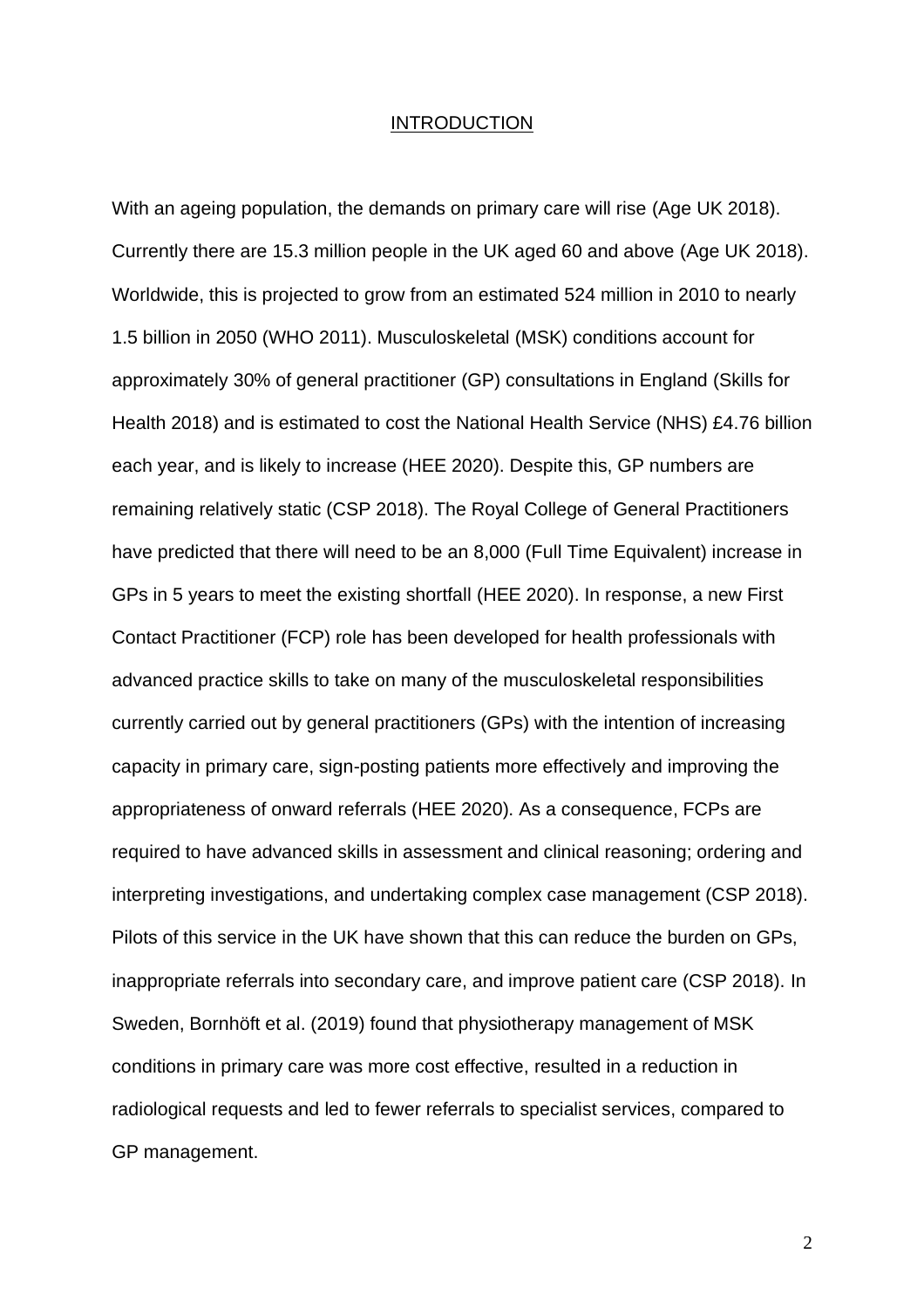However, FCP roles are new and still developing. Whilst these roles bring opportunities for the physiotherapist and for the profession to be at the forefront of influencing patient access to quality services, they also bring substantial challenges associated with working with risk and uncertainty. Uncertainty is a pervasive presence in healthcare which can affect the quality and safety of care (Pomare et al. 2018). It has been defined as the subjective perception of ignorance experienced by health professionals and elicits a variety of psychological responses (Pomare et al. 2018). One of the main areas of healthcare uncertainty is 'disease-centred', which encompasses uncertainties about diagnosis, prognosis and treatment recommendations (Pomare et al. 2018). As the FCP role in primary care involves seeing patients who are not initially screened, this is likely to increase levels of uncertainty in relation to patient safety and managing clinical risk (Langridge 2019). This may be associated with patients presenting with Red Flags, which are indicators of possible serious pathology (Greenhalgh and Selfe 2009), and masquerading conditions, which may present as MSK pain but is actually referred pain from a visceral structure (Walcott et al. 2011).

With an increase in the number of physiotherapists being involved in litigation (Beswetherick 2019; Birkeland & Bogh 2019), there is a need to understand the complexities of this role to ensure the welfare of the patient and the therapist. Currently there is little research that has investigated the experiences of FCP. The findings from this study could help a variety of stakeholders and other clinicians gain an understanding of the reality and complexities of the FCP role. The aim of this research was to explore the experiences of FCPs working in North West England to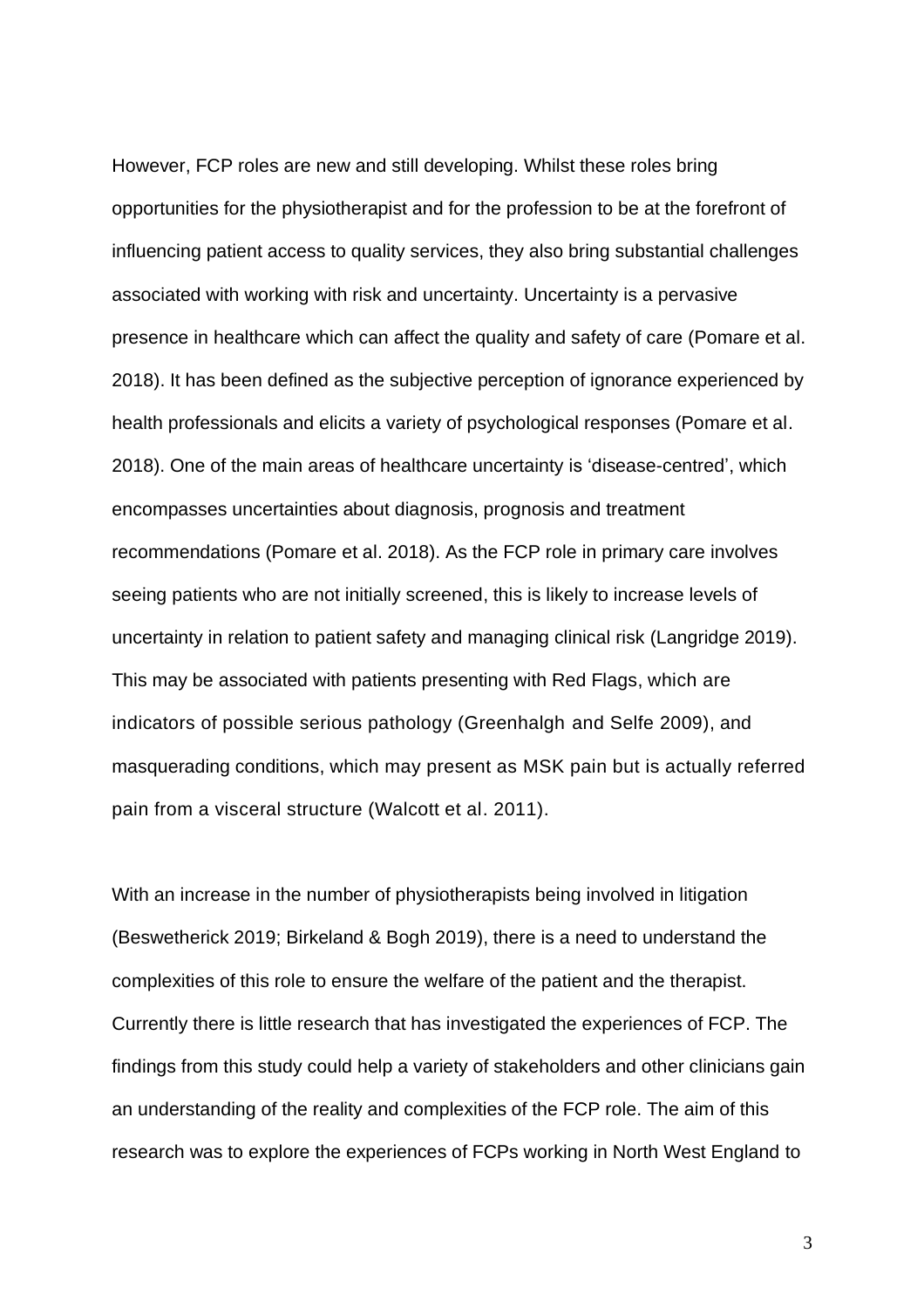gain insight into the first point of contact service, and their experiences of this developing full time FCP role.

#### **METHODS**

The study is reported in accordance with the consolidated criteria for reporting qualitative (COREQ) research (Tong et al. 2007).

### **Study design**

A qualitative design using in-depth semi-structured, face-to-face interviews was undertaken to explore the experiences of FCP providing a first point of contact service full time. The theoretical perspective that informed this research was Gadamerian hermeneutic phenomenology (Gadamer 2013; Laverty 2003). This approach was used as it aims to interpret lived experience and to reveal meaning through a process of understanding and interpretation (Annells 1996; Gadamer 2013), and as such, was appropriate to address the research aim.

Ten FCPs were being recruited by a Clinical Commissioning Group (CCG) to a first point of contact service in a Primary Care setting in North West England. The CCG identified FCPs as being Band 8a, and those in FCP training posts as Band 7 (NHS Employers 2019). These posts were to cover 49 GP practices and a population of 311,000. Each FCP was expected to cover nine sessions (with one session equating to one half day). This CCG was selected as it was implementing a complete system change in the management of MSK conditions across the whole primary care setting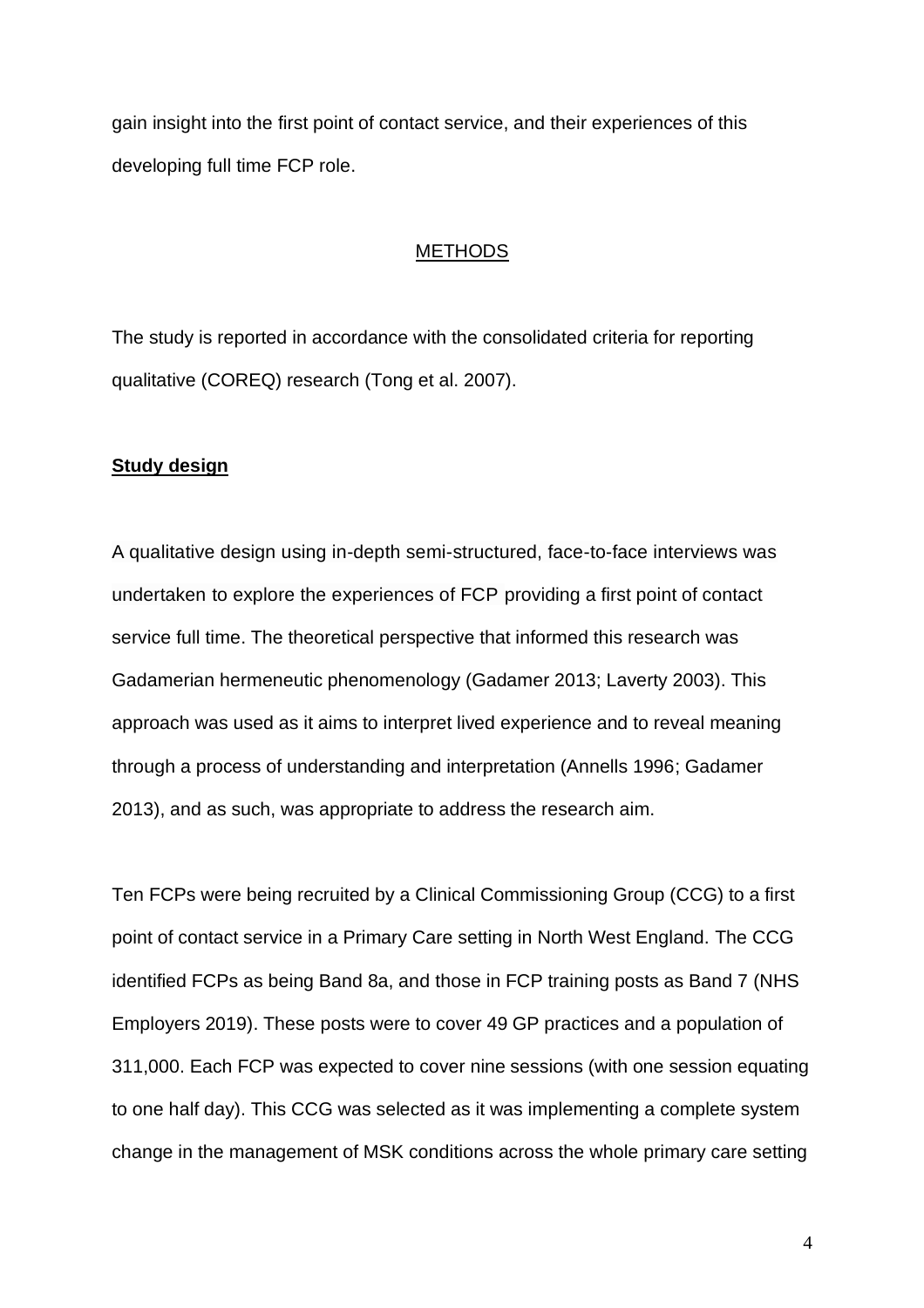and commissioning 10 full time FCP posts. This setting, therefore, provided a unique opportunity to explore FCP experiences within this new initiative. Furthermore, as this model of implementation may be followed by others, it is important to gain an understanding of any potential barriers and facilitators, prior to further roll-out.

Permission was sought from the FCP manager for the university research team to contact potential participants. In order for the FCPs to make an informed decision whether to participate, they were emailed an invite from the university research team to take part in the study. The invite included a participant information sheet and the contact details of the research team to enable them to ask any questions and to indicate their interest in taking part. When the FCP was happy with all the information provided, they signed a consent form. All FCPs met the eligibility criteria and were invited to take part in the study (Table 1).

# **Table 1. Eligibility criteria**

| <b>Inclusion Criteria</b>                                                                                                                                                                      | <b>Exclusion Criteria</b>                                                              |
|------------------------------------------------------------------------------------------------------------------------------------------------------------------------------------------------|----------------------------------------------------------------------------------------|
| Physiotherapists working in a<br>$\bullet$<br>FCP role (including FCP training<br>posts)<br>Providing a first point of contact<br>$\bullet$<br>service<br>Working in primary care<br>$\bullet$ | $\bullet$ FCPs who are not<br>physiotherapists working in a<br>musculoskeletal service |

Participants consenting to take part in the study were also asked to complete weekly reflective diaries of their experiences for 12 weeks following recruitment to the study (Appendix 1). The diaries were developed from Day et al. (1998) model of reflection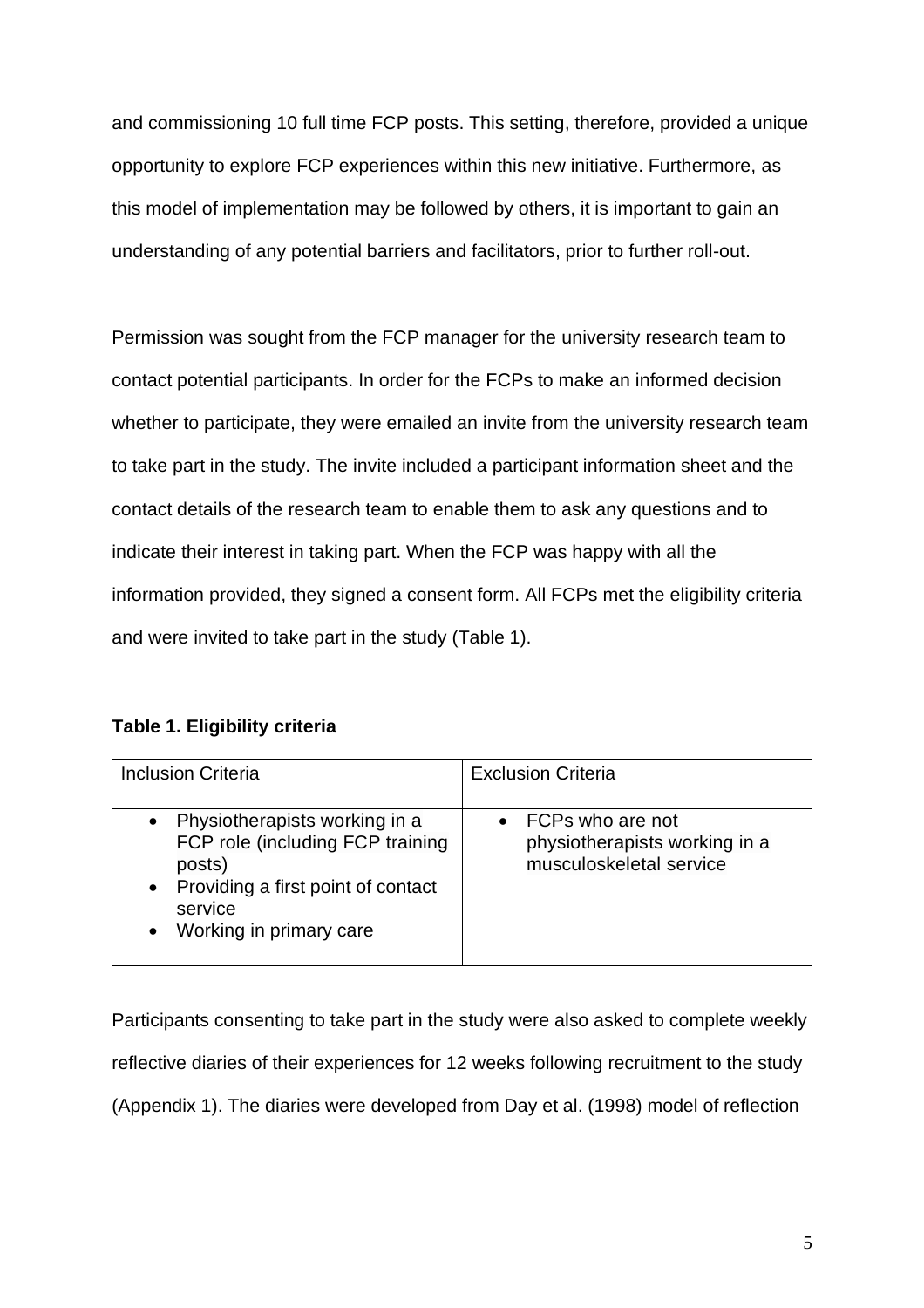(Appendix 2). The completed diaries were passed to the research team prior to their interview.

Participants were then invited to a face-to-face interview with a member of the research team who was experienced in qualitative interviewing. All interviews were undertaken by the same researcher (SG) at either their workplace or the research teams' University, whichever was more convenient for the participant. Interviews lasted between 60-90 minutes and were digitally audio-recorded. The content of the diaries and a topic guide were used as a prompt during the interview to facilitate reflection on the phenomenon of interest (their experiences as a FCP and their role) to be fully explored. The topic guide was developed from a review of the literature, Day et al. (1998) model of reflection and from critical discussion with the research team (Appendix 3). The topic guide included three topics (expectations of the role, experiences of the role, support in relation to role). Questions were provided as prompts to facilitate reflection on their experience according to Day et al. model (success, difficulties, changes). Data generation continued with open-ended questions about their experiences of being a FCP and their role. Subsequent questions were conversational in nature and drew on what the participant had mentioned in their reply (Creswell, Poth 2018; Maxwell 2013). Therefore, whilst there was some structure enabling the research aim to be fully explored, the interviews were sufficiently open to enable new and unanticipated issues to be investigated. Emerging findings from each interview iteratively fed into subsequent data generation and analysis (Gadamer 2013).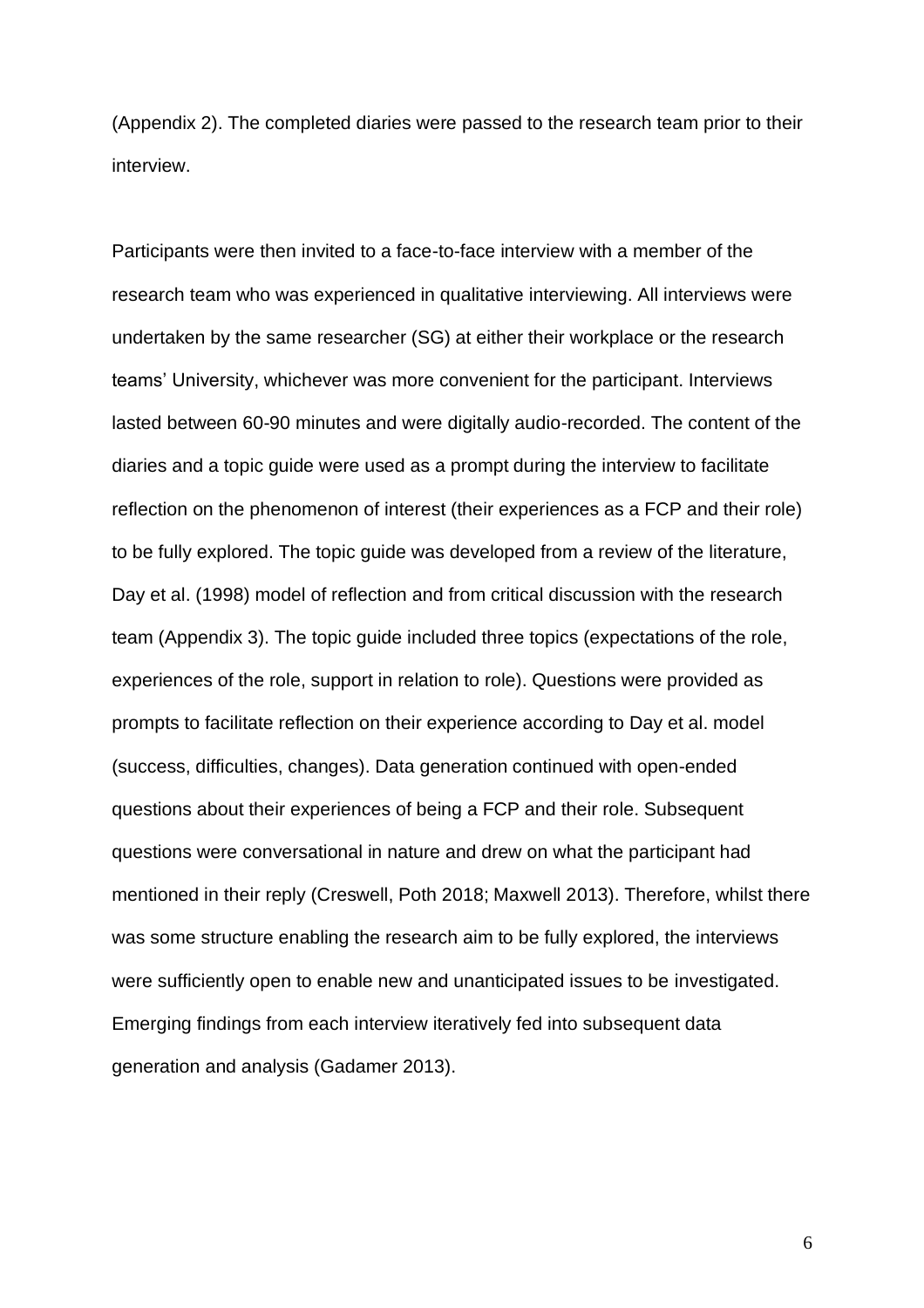Interview data were digitally recorded and transcribed verbatim by a professional transcriber to ensure the accuracy of the transcription. An inductive thematic analysis framework was used to transform the data and identify key themes (Braun et al. 2018). Thematic analysis can be used as an interpretive strategy to achieve an understanding of patterns of meanings of a studied phenomenon embedded within transcribed interviews and as such, is consistent with the underpinning philosophy (Boyatzis 1998, Gadamer 2013; Ho et al. 2017). The transcripts were read independently by the research team (SG, GY, JS) to gain an understanding of the whole, before analysing the parts (Gadamer 2013). Next, manual open coding of data was undertaken. Patterns across the dataset were then iteratively explored to identify categories. Conceptually similar categories were then grouped together into themes. Critical discussions took place amongst the research team to question our pre-understandings and to verify, modify and refine the themes (Gadamer 2013). In qualitative research the researcher is an integral part of the study and cannot be isolated and bias eliminated, rather the researcher should be reflexive about their own assumptions and subjectivity to ensure trustworthiness (Galdas 2017). Reflexive field notes of the interviewer's role and how this may have impacted on the data generated were made and fed into the analysis of the findings. For example, the interviewer was a consultant physiotherapist with expertise in Red Flags and the FCP role and was also their clinical lead. Social desirability bias may, for example, have affected how the participants responded to some questions, leading some participants to say what they thought the interviewer wanted or did not want to hear. To mitigate this, the interviewer returned to a particular topic where she felt this was possibly the case, exploring sensitive issues in different ways and in different contexts. This enabled her to explore the issues more deeply and to look for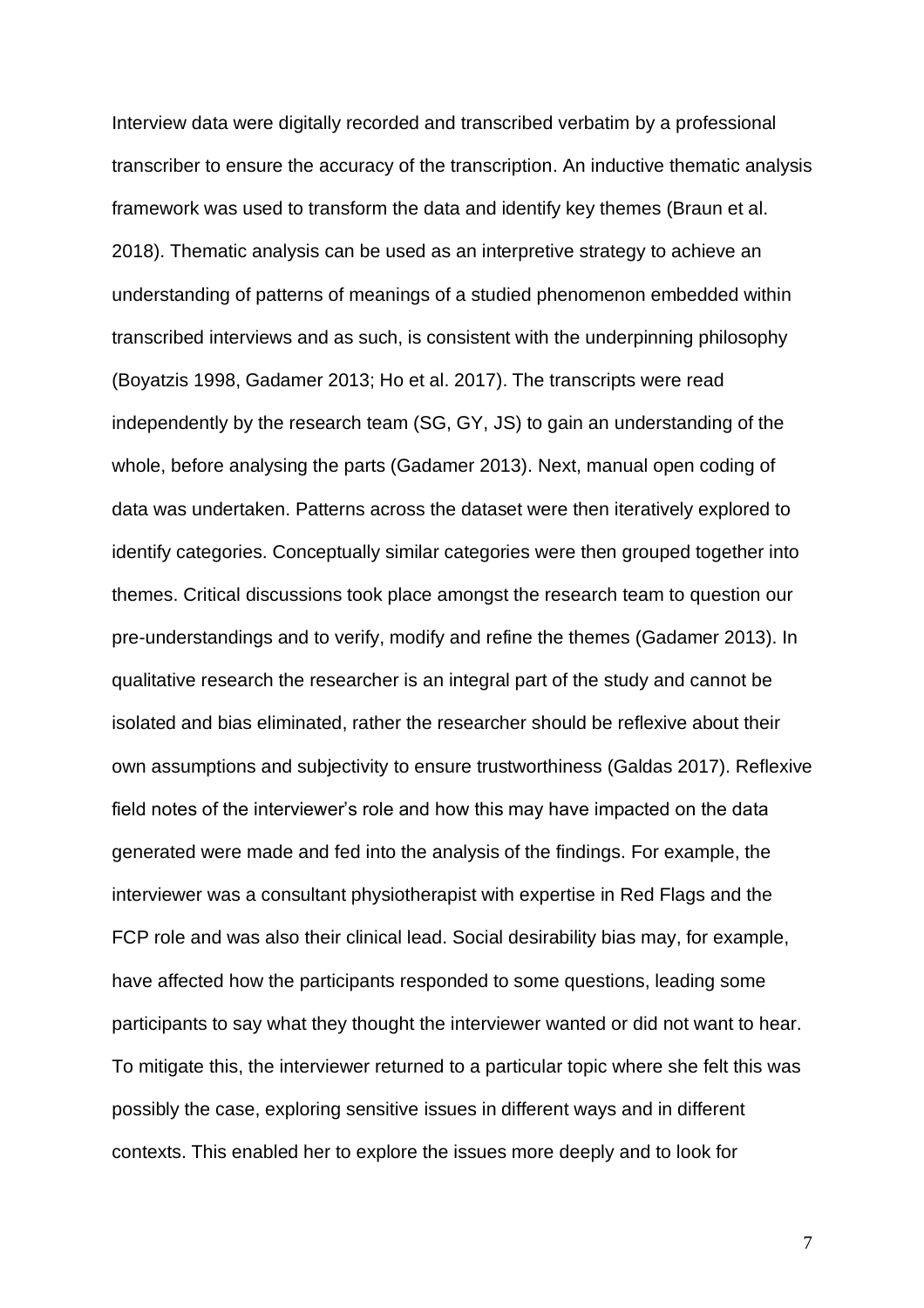contradictions in the text once transcribed (Creswell, Poth 2018; Maxwell 2013). The data generated revealed a range of experiences, both positive and negative, suggesting this approach was effective to address this potential issue. Finally, respondent validation was employed by sharing the preliminary analysis with five participants to ensure they recognised the validity of their accounts and the interpretive claims made by the researchers (Maxwell 2013).

# **FINDINGS**

All 10 FCPs consented to take part. Four were appointed from Band 6 posts to FCP training posts, nine were male. The mean years qualified as a physiotherapist was 12.8 years (SD 3.19) (Table 2).

| ID              | Role and band prior | <b>Band recruited</b> | <b>FCP</b> training |
|-----------------|---------------------|-----------------------|---------------------|
|                 | to FCP role         | to in FCP role        | post                |
| P <sub>1</sub>  | MSK, Spine, Band 8a | Band 8a               | <b>No</b>           |
| P <sub>2</sub>  | MSK, Band 6         | Band 7                | Yes                 |
| P <sub>3</sub>  | MSK, Band 6         | Band 7                | Yes                 |
| P4              | MSK, Band 6         | Band 7                | Yes                 |
| P <sub>5</sub>  | MSK ED, Band 7      | Band 8a               | <b>No</b>           |
| P <sub>6</sub>  | MSK, Band 6         | Band 7                | Yes                 |
| P7              | MCATS, Band 8a      | Band 8a               | <b>No</b>           |
| P <sub>8</sub>  | MSK, Band 7         | Band 8a               | <b>No</b>           |
| P <sub>9</sub>  | MCATS, Band 8a      | Band 8a               | <b>No</b>           |
| P <sub>10</sub> | MSK, Band 7         | Band 8a               | No                  |

### **Table 2. Participant demographics**

 $P =$  participant; MSK = musculoskeletal; ED = emergency department, MCATS = musculoskeletal clinical assessment and treatment service See Appendix 4 for information on NHS roles and bands.

The GP practices were located in an ethnically diverse location in North West

England. Twenty one percent of people from this borough identified as being from a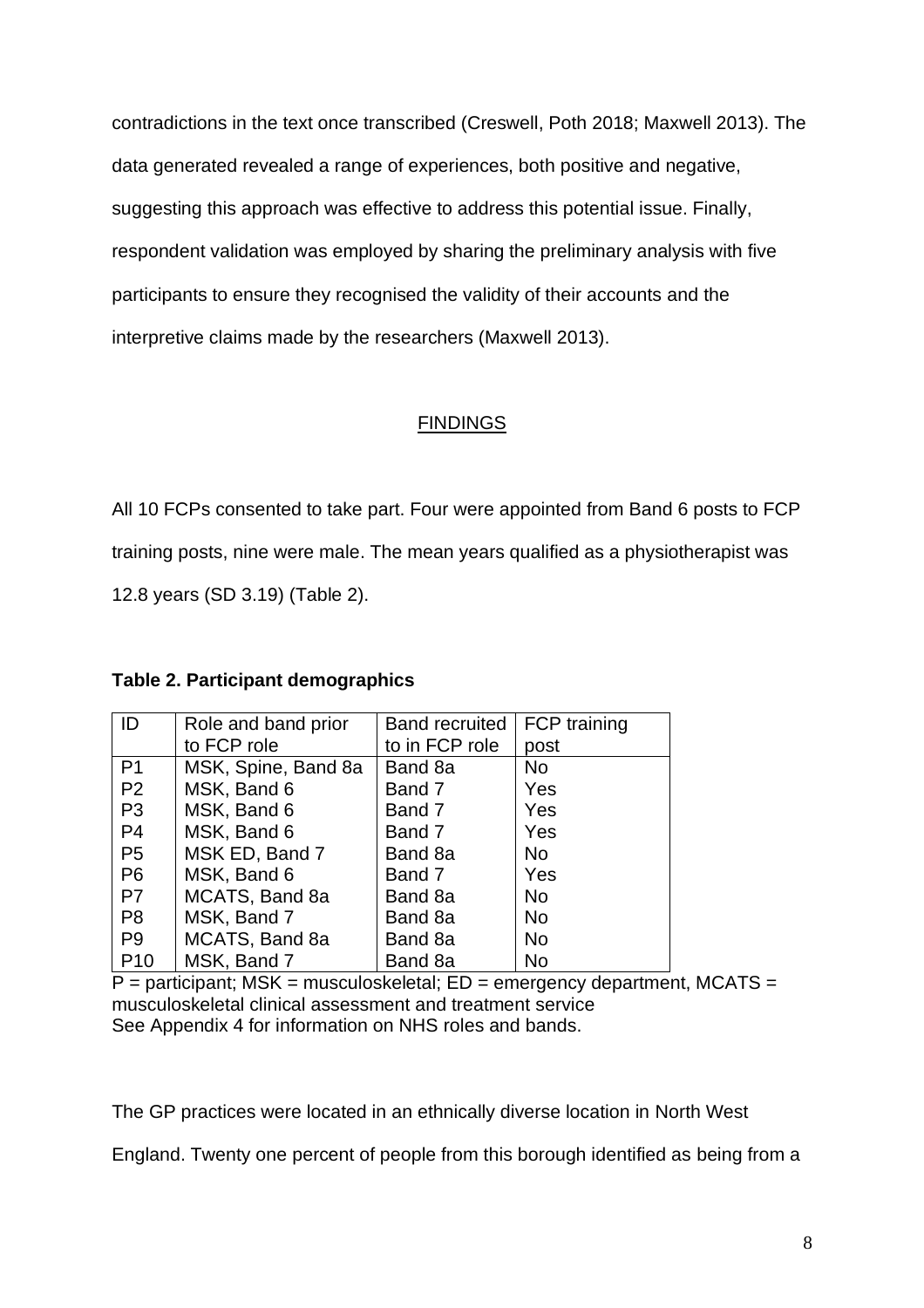black, Asian, and minority ethnic (BAME) group, compared to 14% of the UK population. Approximately 8.5% of the population where the study took place did not have English as their first language. It was one of the 20% most deprived districts in England, with a lower life expectancy than the national average with life expectancy being around 10 years lower in the most deprived areas of this region compared to the least deprived areas (IMD 2015; ONS 2011).

#### **Findings**

Data saturation was achieved. From the data, five themes were identified: 1. 'It's the level of clinical complexity that you're dealing with', 2. FCP role – rewards and challenges, 3. Own wellbeing, 4. Professional development and education, 5. Realities of working in practice governed by business. The findings have been presented under these headings; however, many of the findings overlap. Anonymised quotes from the participants have been used to illuminate the findings.

## *'It's the level of clinical complexity that you're dealing with'*

It appeared that all participants were working at Advanced Clinical Practice (ACP) level, demonstrating skills and knowledge underpinned by the four pillars of clinical practice, leadership and management, education and research (HEE 2017):

*I am seeing stuff that would have gone straight to a rheumatology clinic; but now you're the first person that is picking that up and doing the primary diagnosis. I've had a first diagnosis of multiple sclerosis in clinic; so quite a*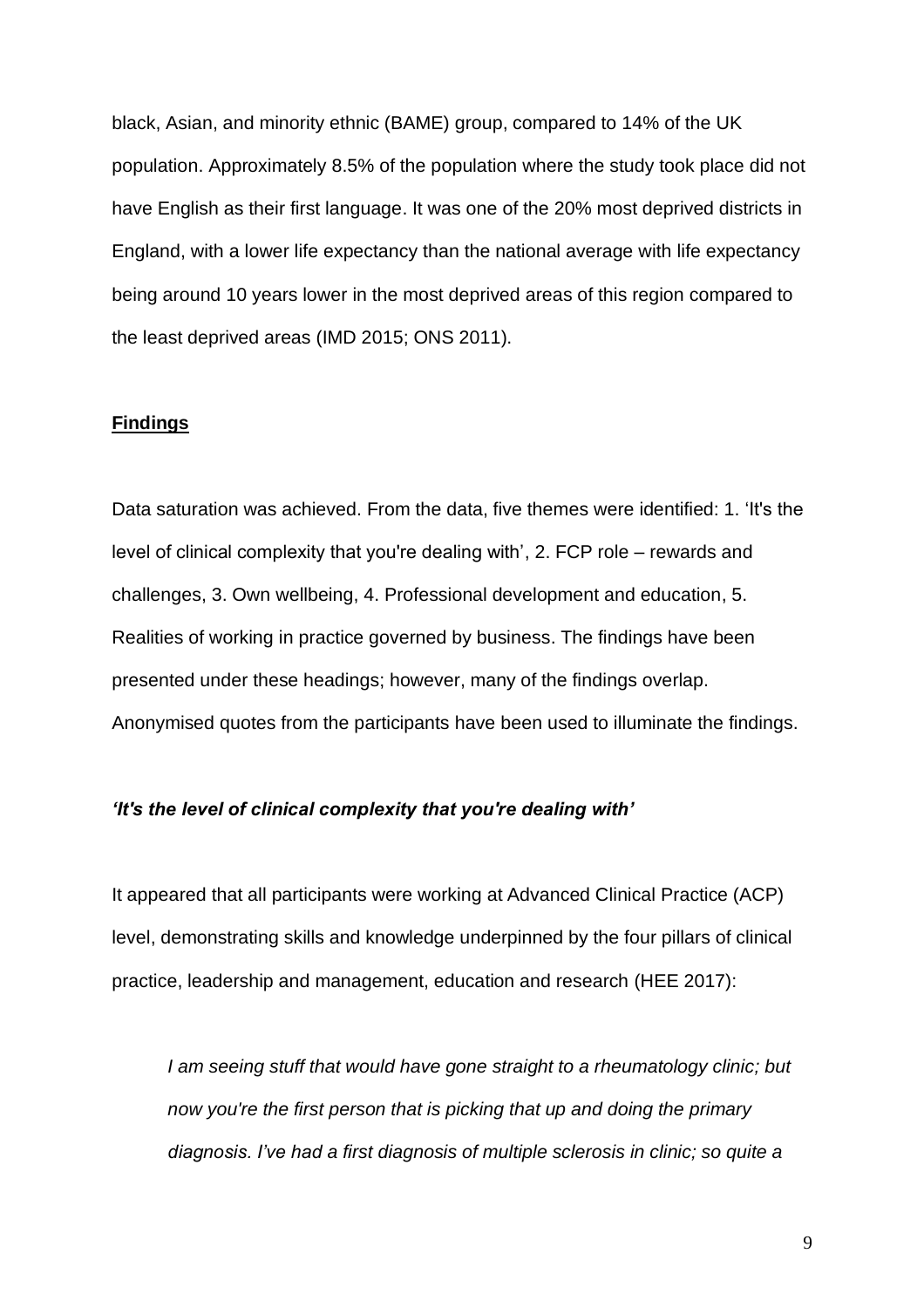*wide range of pathologies, but you need to have the clinical skills to recognise and know how to appropriately onward manage them. So, it's being able to think on your feet quickly and making that decision there, so the patient is managed appropriately… it's the level of clinical complexity that you're dealing with. P1*

*We're organising arthritis information evenings. We're going to get people involved, get posters; information for anyone with arthritis. We're going to put it out to the whole community, "come on in, have a lecture, have a chat", and do some education. We'll be running that from the GP surgery. P2*

Participants felt confident in managing MSK issues. However, most participants felt less confident in managing non-MSK conditions. This included non-MSK conditions masquerading as MSK conditions:

*It is all of the other stuff really; the assessment and treatment of kidney disease and the other masquerading things where I need to develop my knowledge. P6*

Their confidence seemed to be influenced by their previous physiotherapy experience and role, with those appointed from lower bands (Band 6), generally feeling less confident: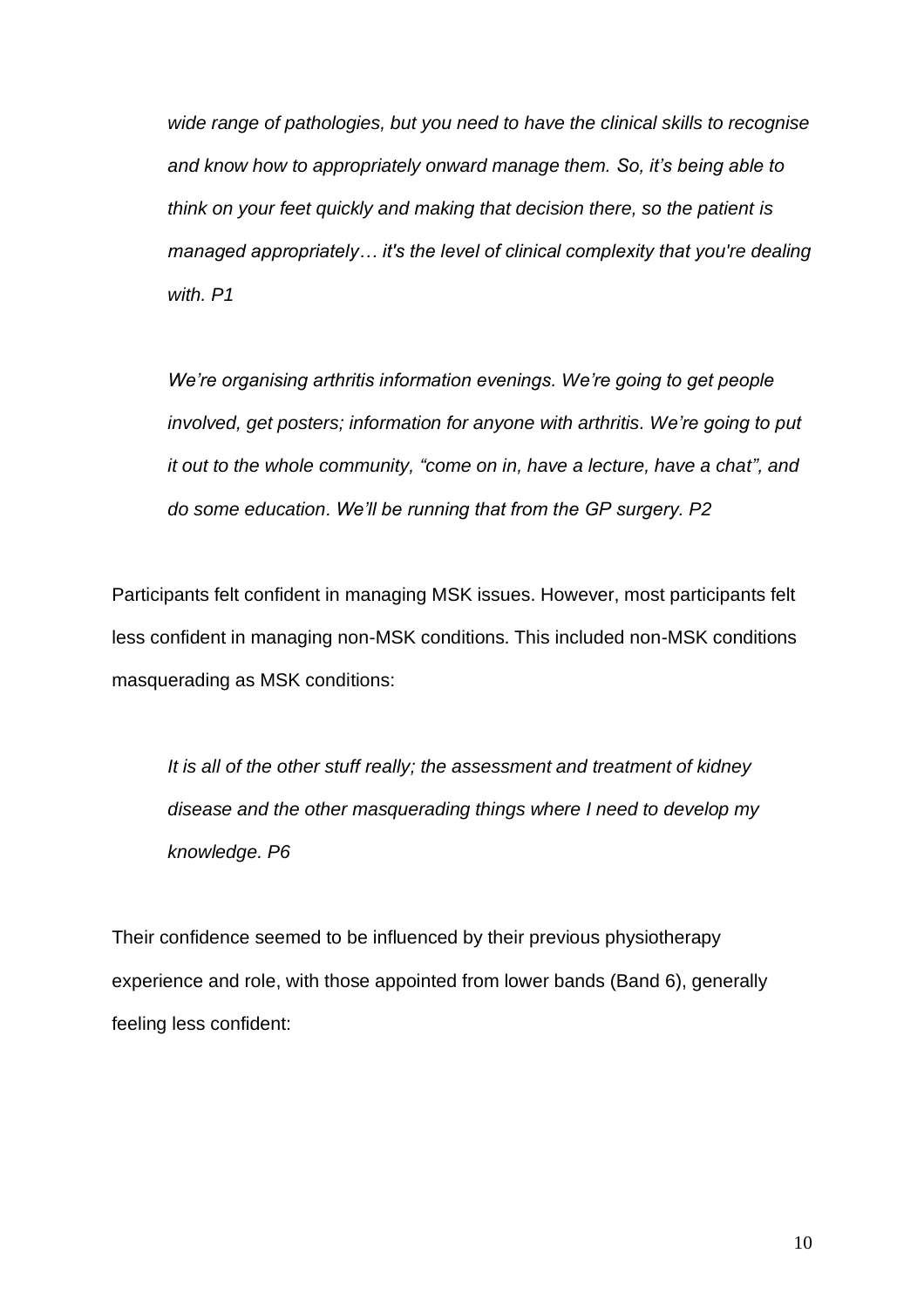*The rest of us, who have only worked in physio departments are almost starting from scratch really. I mean I've done a little bit [of screening tests for non-MSK conditions]. P3*

With those previously employed at higher bands (Band 7 and above) feeling more confident in their FCP role:

*I think one thing that's made life easier for myself is my career pathway. So, about a years' worth of experience working in orthopaedics and interface clinics, at Band 8. So, it wasn't like I was coming into the FCP role cold from a physio role. I think that a lot of my essential peer support actually came before I started. P1*

Safety-netting, a diagnostic strategy to deal with uncertainty whereby information is shared with the patient about what they should look out for, what they should do if their condition does not improve, changes or if they have further concerns (Greenhalgh et al. 2020), was discussed by most FCPs. They highlighted that safetynetting was used as a strategy to manage their anxiety in relation to uncertainty:

*It comes down to safety netting, not just for the patient but for yourself. I mean we've all made errors in our careers and you'll never ever forget them, and I want to make sure that I've learnt from that. I know at some point something will come back and bite me; that's worrying. P5*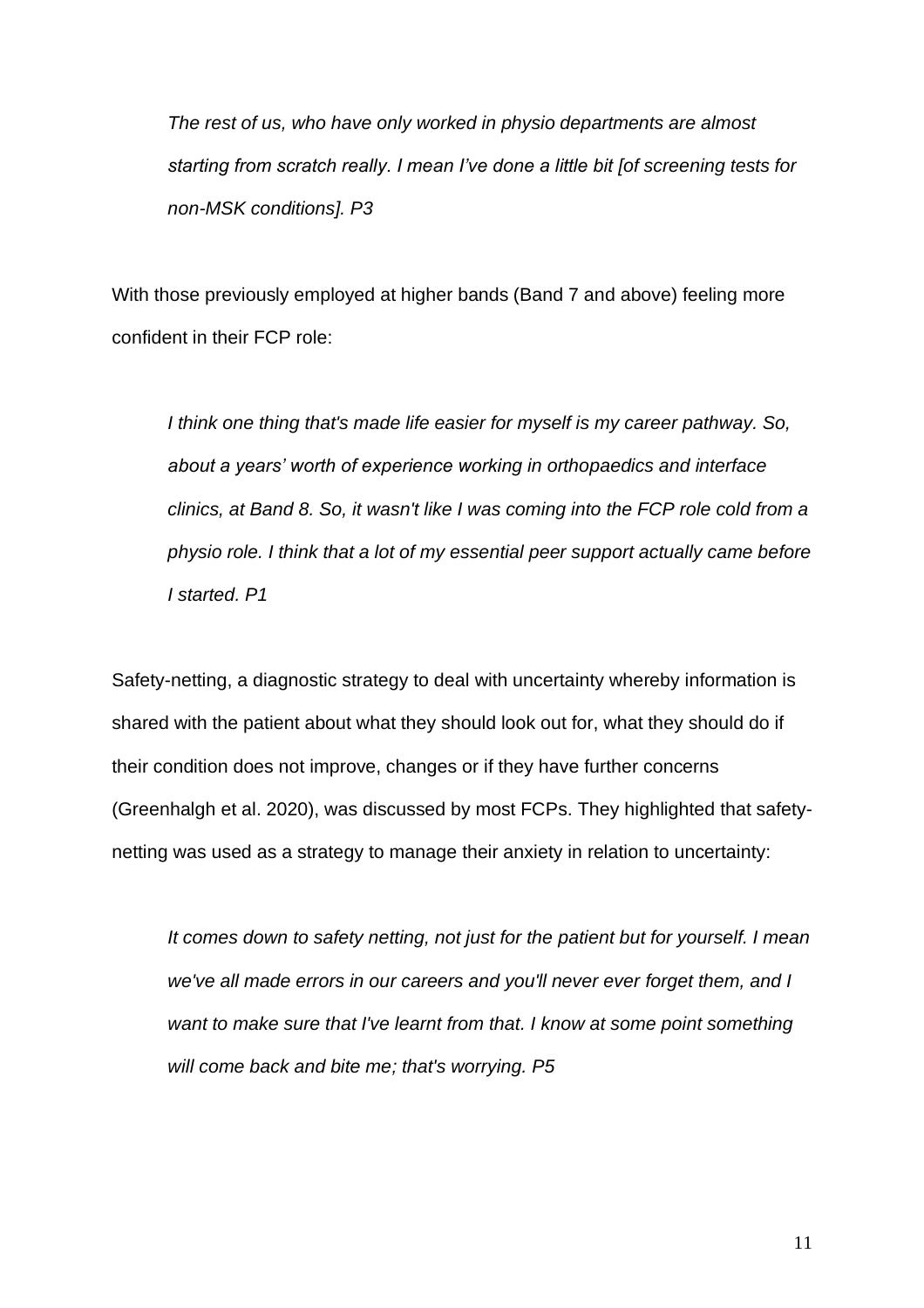This participant went on to add the importance of having peer support, which reflected the views of most FCPs:

*In previous roles I've worked directly with my colleagues and bounced things off them. I'm finding I can't do that. That can be hard, not having your work colleagues there to support you in ways you're used to. P5*

Participants highlighted that in their FCP role, they were dealing with more complex patients, which they had not anticipated at the outset:

*What I was quite surprised with is the amount of mental health issues coming through. I was like wow! There is a massive issue with that. I had one guy, who's had osteoarthritis in his hips, just come in and break down, basically. He started crying and saying, "I can't go on like this." You know, having sort of suicidal thoughts. He's lost his job. He's not able to get out anymore. He's really, really struggling. He's on maximum opioids and the issue was he was morbidly obese, so he's been turned down for surgery, so it was just like, whoa, I need to try and sort him out in that session somehow. P10*

Some of the FCPs were working in practices with ethnically diverse populations. This presented with some challenges for the FCP in terms of consultation where the participant did not speak English and having to use a telephone translation service (language line):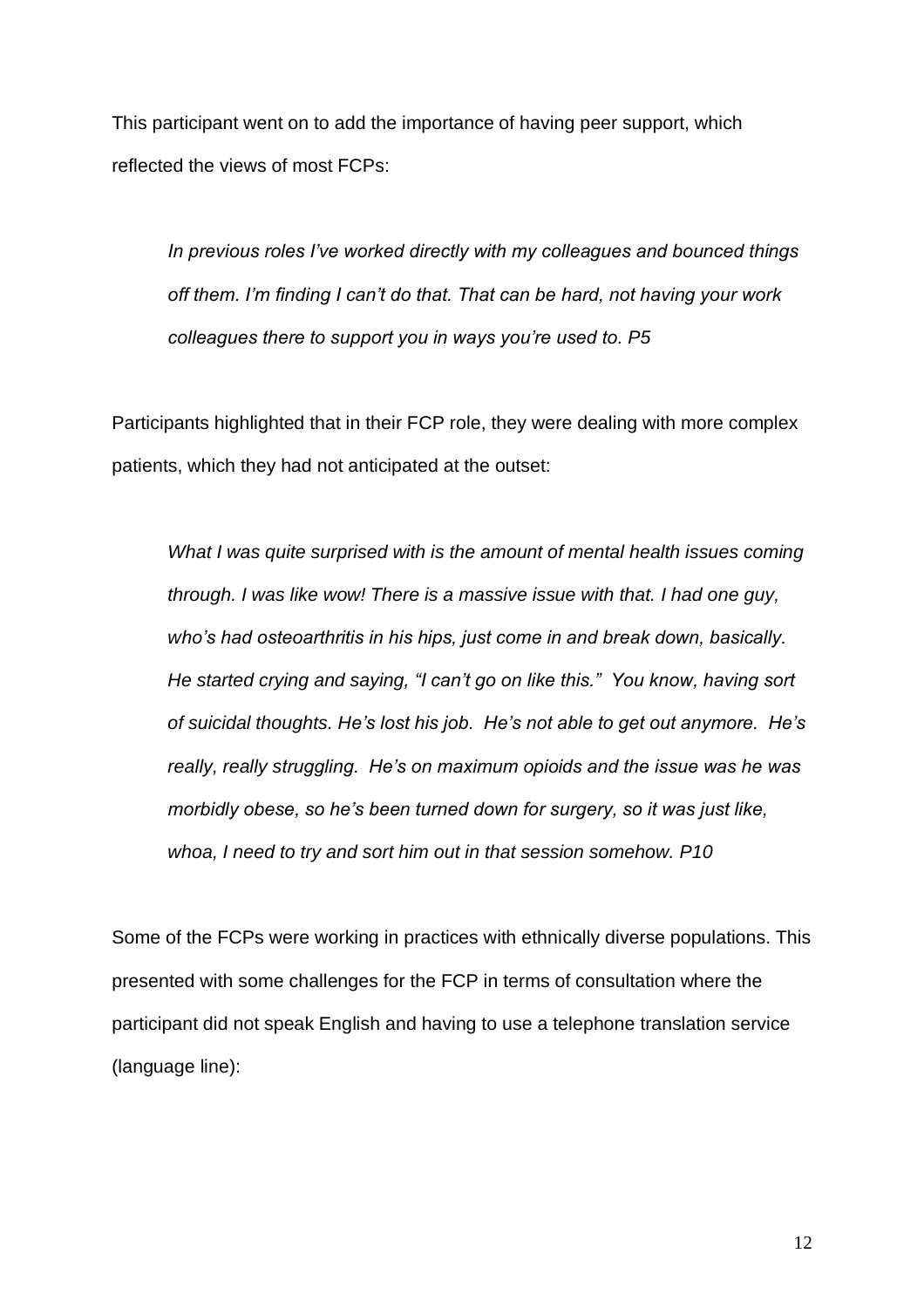*I had a week where I spoke to one person that had English as their first language; I'm going to guess out of 65 patients. Language line, by the time you've rang up, waited for the response, and then they've said unfortunately we don't have that language. P4*

The FCPs recognised the need for greater understanding and increased cultural competence to effectively meet patients' needs:

*It's difficult, because I don't understand enough about health beliefs. It's a massive learning curve. P5*

# *FCP Role – rewards and challenges*

All participants felt that the FCP role was positive for the profession:

*The good points are the elevation in professionalism; we're taking physio to a new level. This role 10 years ago was unthinkable. It's a positive, it's a drive in the right direction, but it just needs the edges trimming. P4*

However, there seemed to be some confusion about their role. This confusion was evident from patients, reception staff and GP.

*I think that most people haven't got a clue what first contact practice even means. Everybody I come across; I have to talk to them around the subject. Most people think that it's just like MSK physiotherapy. P6*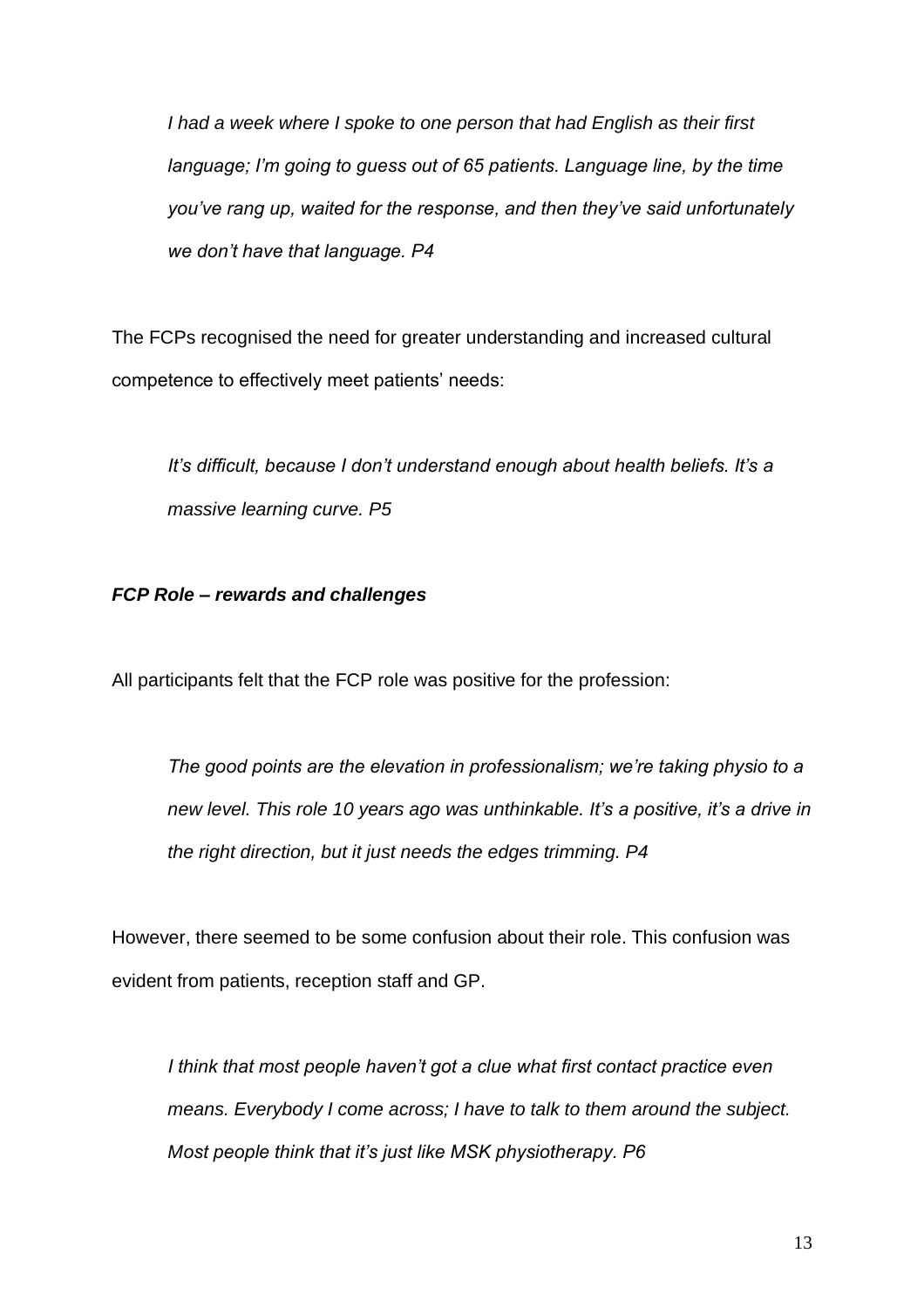This resulted in patients often expecting ongoing treatment.

*Some people expect that they're coming here for a course of physiotherapy with me. P9*

However, when the role was explained to them, patients seemed to welcome the service:

*The patients think it's an excellent idea. They get to see an expert at first contact. They get really good advice to go away and manage it themselves and if the pain does persist, they get referred on to physiotherapy - so I think the patients really do think that it is an excellent service. P7* 

This loss of clarity in their role resulted in some FCPs frequently acting as second contact practitioners, with patients being first triaged by the GP:

*90% were second contact. So, if anyone comes to see him [GP] with a back problem or a knee problem, he doesn't deal with it, he sends them directly to me. So, I've got a 6-week waiting list, which as a FCP, shouldn't exist, I'm not here in a physio role. And I don't think they get that. P2*

Other issues were highlighted relating to supporting infrastructure such as differences in the NHS IT systems: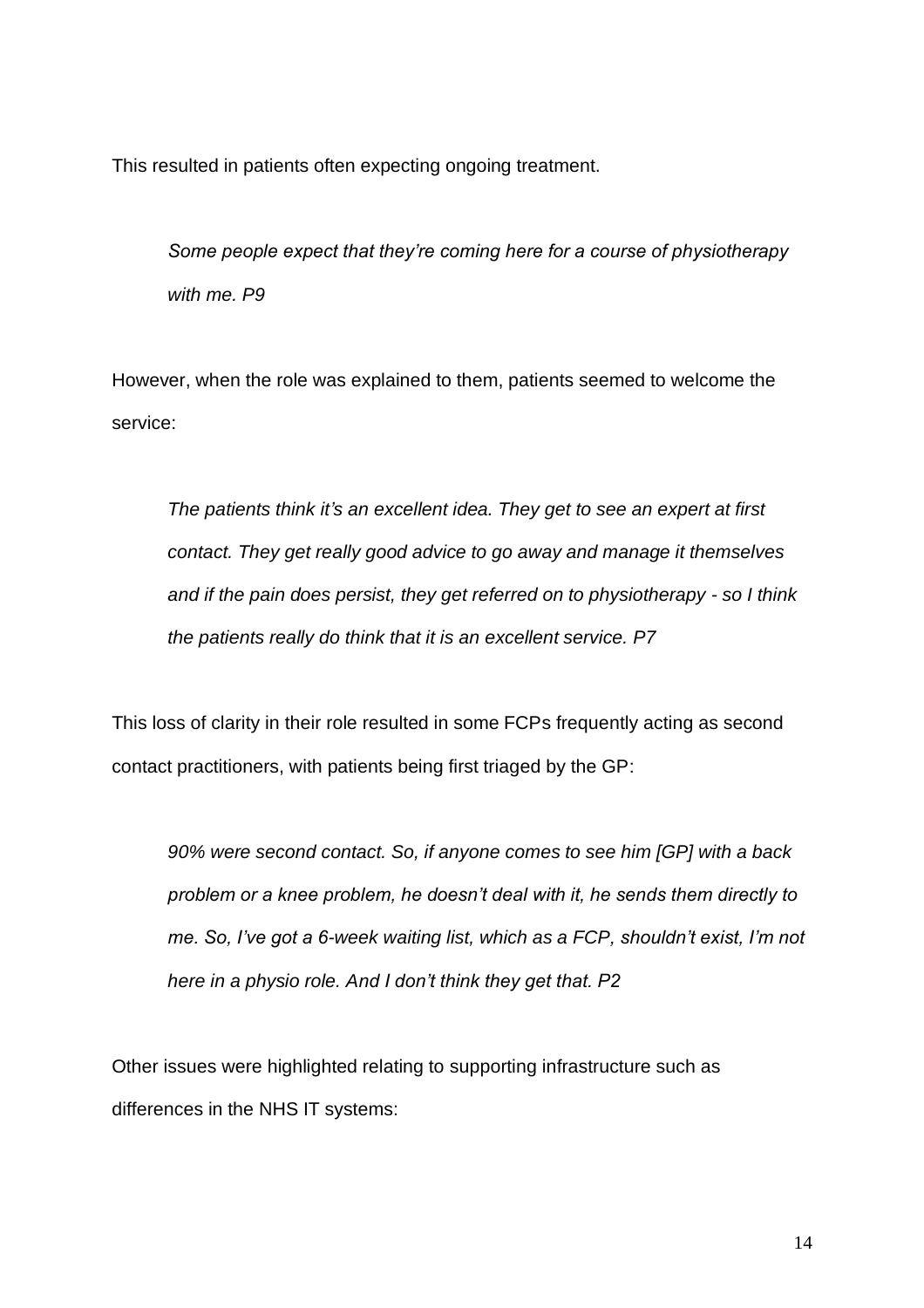*The CCG operate from 3 different systems with different passwords to get on the computers. So, I've got six different passwords to get into the 7 clinics. Then I've got another six passwords to get onto their site-specific software. So, I've got a diary full of passwords, and it takes me 15 mins to get on the system! P4*

NHS governance was also highlighted as impacting their role:

*For example, still to this day, I can't order an x-ray. And we're getting to the point now, where I'm feeling it may affect patient safety. P2*

This led to frustration in their FCP role:

*It's like boxing with no hands. We haven't got the tools to do the job, the CCG promised us bloods, they promised us. They promised us that we would be getting pulse oximeters and blood pressure monitors, because they want us to take that information on each assessment as a first contact. We haven't got the tools to do the job, we haven't got the education to do the job, currently we're doing a job that we are struggling to do. P4*

However, not all FCPs seemed to be having these issues and felt the NHS systems were working well for them:

*The other good things, is having access to all the information. Having the GP records, for example, we've got all the old x-ray results within the GP practice.*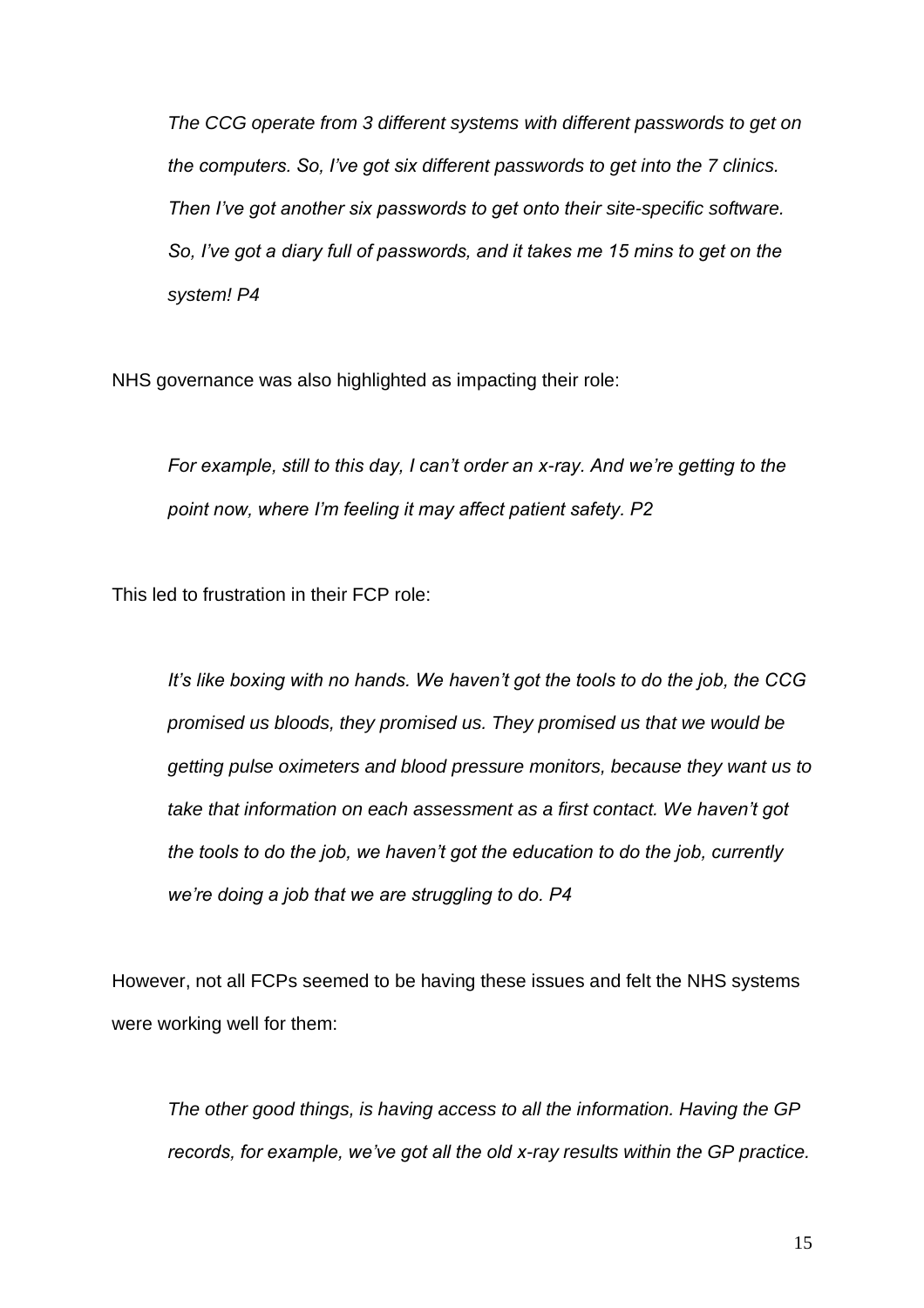*It's just one click of a button and it's there and we can get on with it straight away because you've got that information. P3*

Most FCPs highlighted the satisfaction of working in this role:

*It's probably the most rewarding job that I've done. I think that patients feel like they've had a good experience because they feel like they've been looked at and given good advice to take away and manage the problem. You feel like you're really contributing to NHS efficiency and quality of care as well. P1*

However, some highlighted that the issues with the role were impacting their job satisfaction:

*The job itself is brilliant but you're not actually helping it to be as good as it can be. You've given it your all, but there's always obstacles. There're always things to make your work difficult when actually we could be doing so much more to make more of a difference to patients. My enthusiasm has died. P5*

#### *Own wellbeing*

The FCP discussed issues related to their own wellbeing. The majority of FCPs felt they were at risk of or experiencing burn-out:

*[I'm hanging] By fingertips at the moment. How close are we to burnout? I can't speak for everybody else, but me, I'm not far off. I think I'm running at*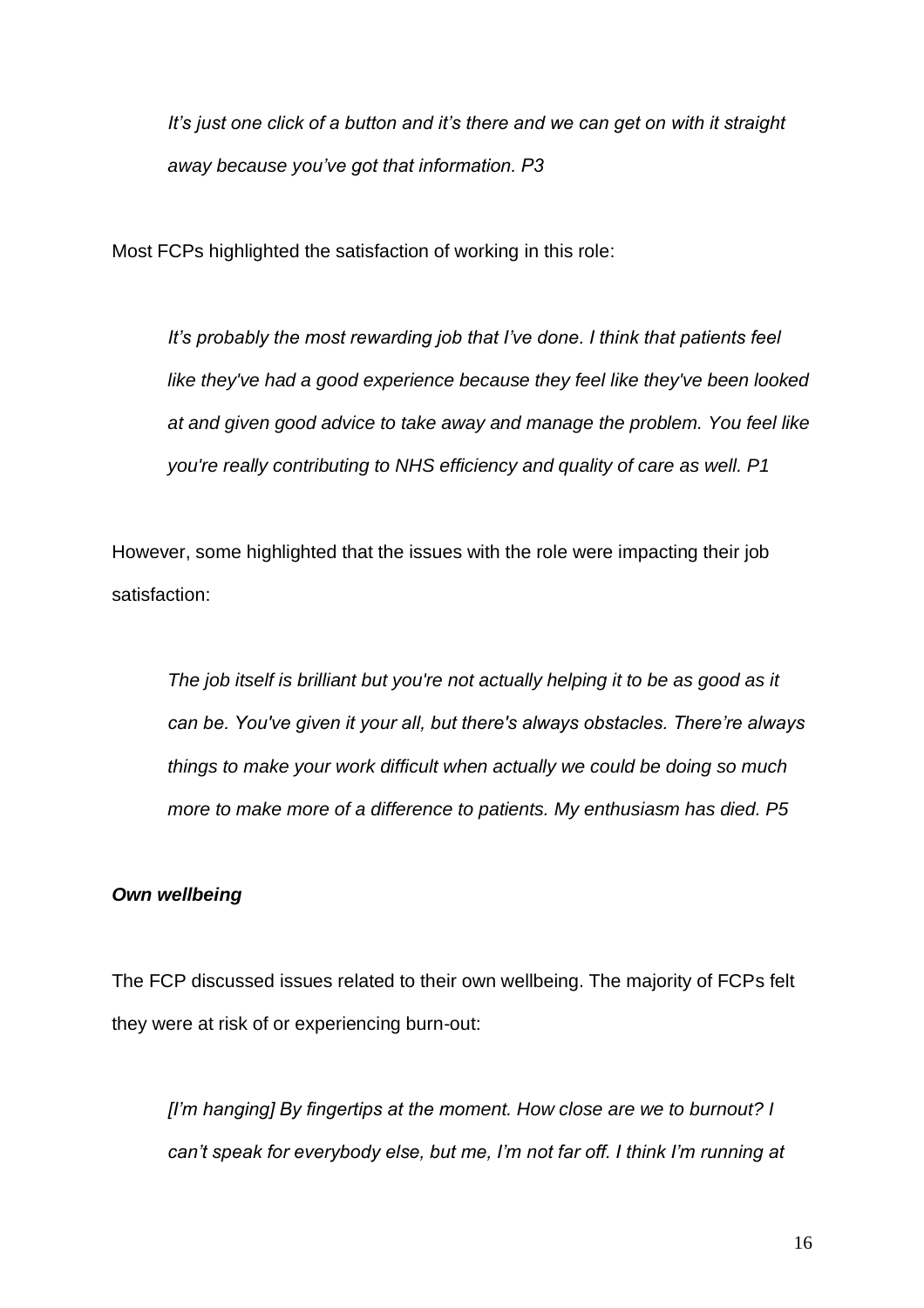*about 98% capacity. Yeah, and it's only going to take one little thing to tip me over the edge. P4*

This appeared to relate to the work load and case mix exacerbated by a move to having 20-minute appointment slots on most days of the week:

*I was speaking to FCPs in [name of English region] and Wales, they were on twenty minutes and they were always overrunning by half an hour, or an hour, every day. Is that good for you to be doing that every day? I know the GPs do that and that is one of the main reasons we're there, because they're struggling to recruit GPs and, because of burnout, they're going part-time. So, if we wanted it to be a full-time FCP, we've got to look after our health and wellbeing as well. P10* 

Feelings of isolation were discussed by the FCPs. Most of the FCPs felt isolated as they were not part of the practice team:

*You can feel quite isolated in your FCP role. Most of my career I've worked in a team and …we need support; emotional support. You know, it's you in your four walls. The GPs they're all very supportive, but they're behind four walls as well. There's very little interaction, there's no meeting on a person to person level. Lunchtimes don't overlap, so, you're not getting to know these people. P8*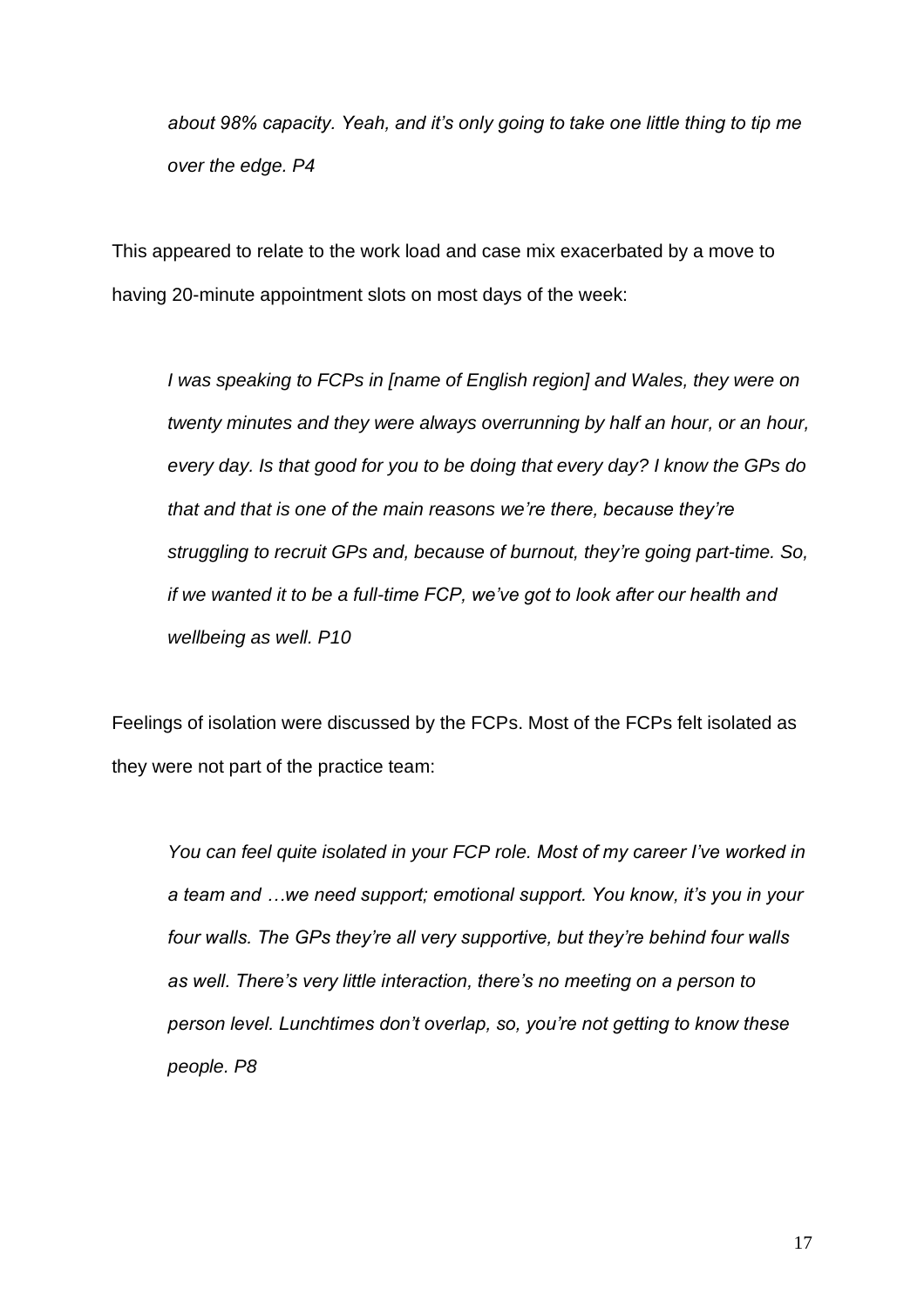This made some participants question whether they had made the right decision in taking the FCP post:

*If I was given the opportunity to go back two pay grades and be a standard physio, I'd take that opportunity right now. I feel like there's no team ethos, I know we're part of a team, but there's no identity for us. I think emotionally the bad points outweigh the good points, but professionally the good points outweigh the bad points, so it's a very tough place to be right now. P4*

## *Professional development and education*

The need for a mentor was discussed by all participants as being important. This participant had a formal mentor in their FCP training role:

*I think that I have been lucky to have a good GP practice, a good GP training practice and young enthusiastic GPs. They are more than happy to provide that mentorship. P6*

Whilst others struggled to get any mentorship:

*The mentorship is zero, and going forward, there isn't any mentorship at all, and there hasn't been a GP set up as my mentor. I've asked one of the other GPs and he's more than happy to do it, but it's more informal and ad hoc because his clinics are always full. P4*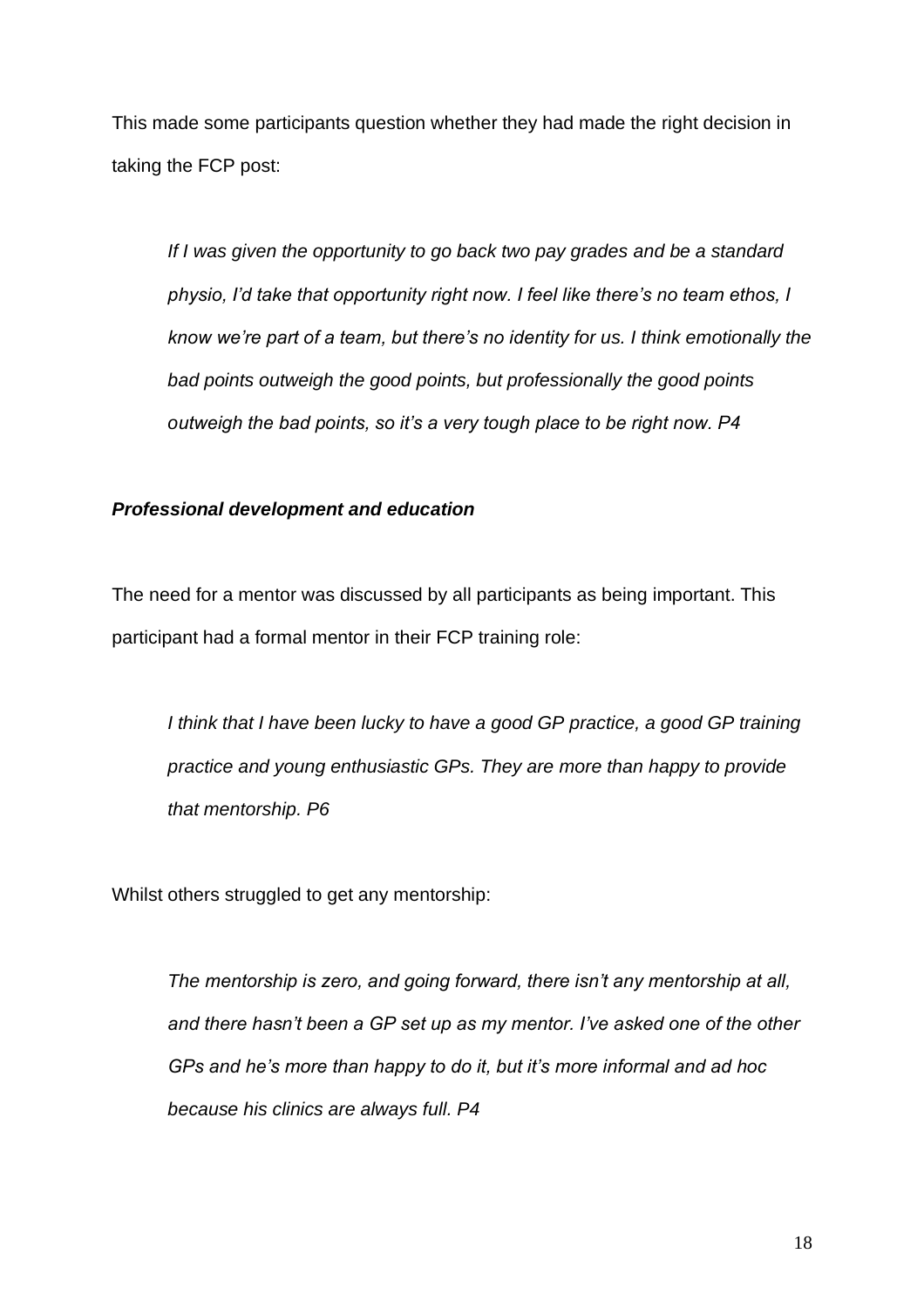It appears that the lack of mentorship may relate to funding:

*Unfortunately, the practices I work at have said no to mentorship. Initially, they said one of the GPs agreed to do it and then they said, because they don't get funding for that GPs time to do the mentorship, they're not willing to do it. P10*

For some, the practice had ensured that there would always be a GP available during their sessions. This helped the FCP cope with uncertainty in their role:

*All the GP practices I work in there is always a GP there when we are working … I don't feel anxious about being uncertain, I think because there are GPs nearby that I can ask if I am uncertain. P7*

However, this was not the case for all FCPs, with some undertaking sessions without a GP on site:

# *There won't be a GP on site for me this afternoon. P4*

There was substantial discussion about what training would be most beneficial to a FCP in a training post. Most FCP felt that training should include a master's degree specific for the role. The current musculoskeletal core capabilities' framework for FCP was acknowledged by the FCP as being very helpful, although it did not fully meet their needs (HEE, NHSESH 2018). It was felt that a framework for FCP training posts would be beneficial, which clearly identified the competencies that were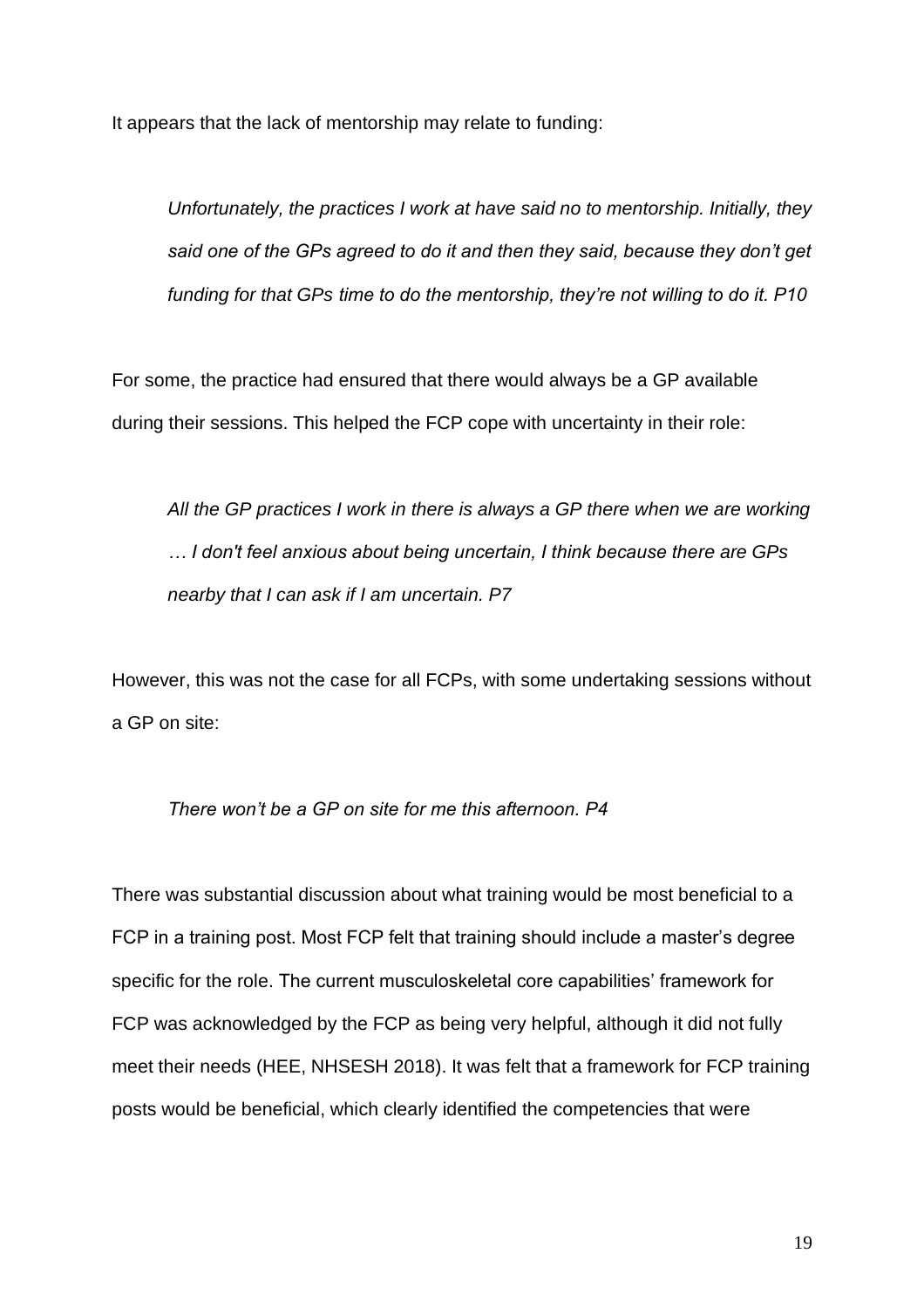required to progress the physiotherapist from an ACP (Band 7) role to a FCP (Band 8a) role. In addition, it was felt that these competencies should be assessed:

*In nursing you need to be an advanced nurse practitioner; you have a clear career pathway, where it's ratified and you demonstrate you have the appropriate skills. Whereas the boundaries between a physiotherapist and a physiotherapist advanced practitioner, are very blurred and there's no clear career pathway. I think there should be a clearer career pathway that is ratified. In the same way that nurses have to do a masters in occupational health to qualify as an occupational health nurse, I think the same should be asked of physiotherapists. I feel it needs to be a [relevant] masters that is ratified, not just any masters. I think it would be much safer if people had a ratified training plan. P1*

## *Realities of working in practice governed by business*

All FCPs were conscious that the GP practice was being run as a business, which might impact on their role. The reduction in clinical time slots from 30 minutes to 20 minutes was due to be implemented by the CCG, which the FCPs felt was a decision driven by cost. However, most voiced their concern over this and the impact on treatment quality:

*The CSP [UK physiotherapy profession body] seem to really push that we are going to be really great at managing people's health behaviours and we sit*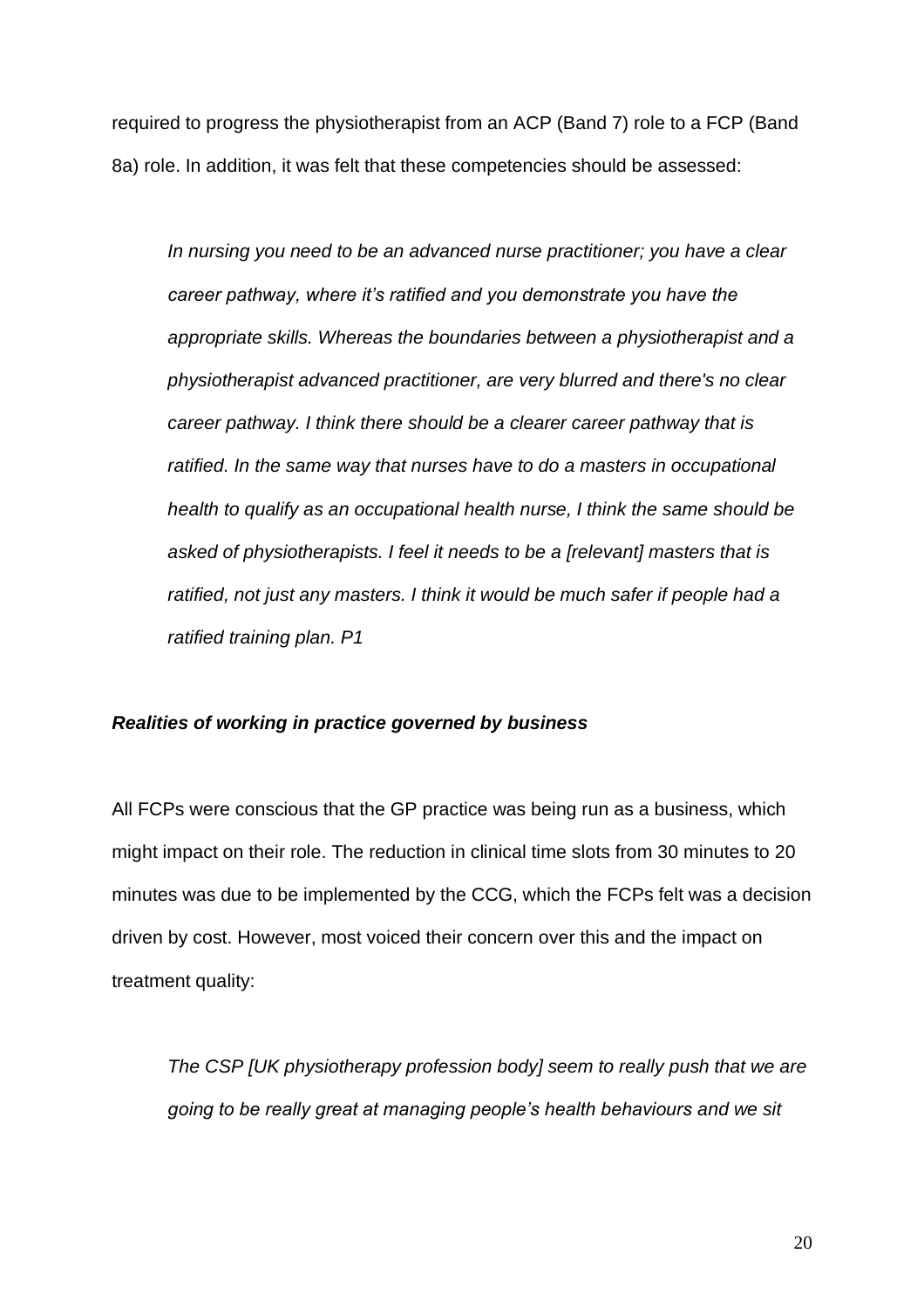*there and go 'how are we going to do that, and differentiate what's wrong with them, and give them initial treatment in 20 minutes?' You can't do it. P5*

*Twenty minutes is tight. I know that my colleagues do it in twenty minutes, but what's the quality we're giving patients. But, obviously, I understand from a cost and financial point of view that might be the way in needs to go. P10* 

Several FCPs highlighted how a change in funding had impacted their role, whereby restrictions to undertaking FCP injections had been implemented due to GP practices only being paid if the intervention was carried out by the GP and not by the FCP:

*I have been asked to stop injecting and I've been told the reason behind that is the funding. P8*

Additionally, a change in Primary Care Network (PCN) funding led to further anxiety relating to the future of FCP in different localities. There was much uncertainty voiced and concern raised whether the FCP role was affordable:

*The only thing that would be a negative on the horizon is what's happing, in terms of PCNs and the contracts. I don't think they can afford to keep their own staff on because it's such a big practice. P8*

# **DISCUSSION**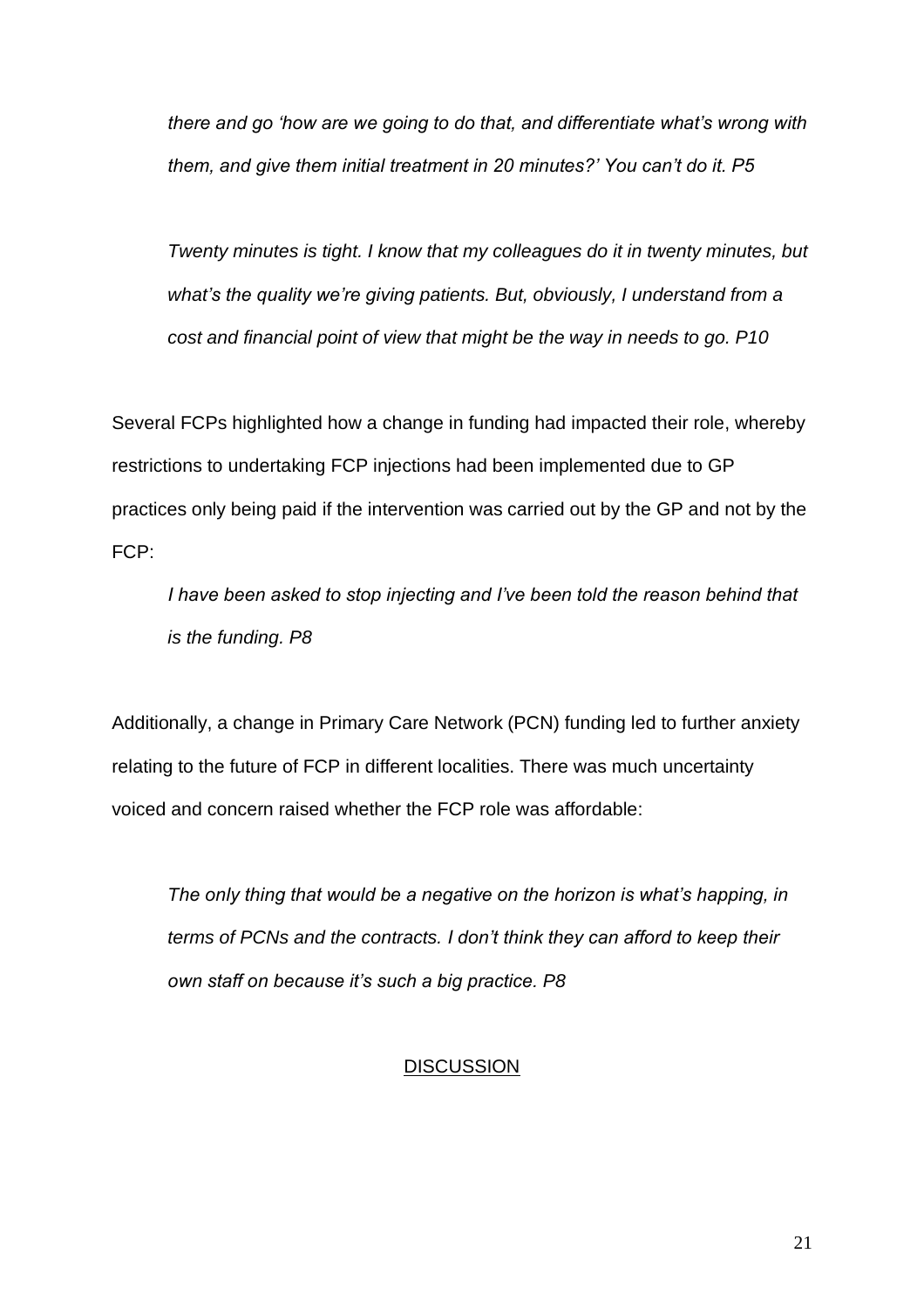This study provides an insight into the lived experiences of FCP, most of whom were new to the role, who were employed in an ethnically diverse and economically deprived area of North West England. This study found that most clinicians considered the role an exciting and positive development for the profession, that benefited the patient and the NHS in terms of quality of care and efficiency. However, to realise these benefits, the participants highlighted a number of issues that require further consideration.

The FCPs in this study felt confident in managing MSK conditions and demonstrated advanced skills in assessment, clinical reasoning, ordering and interpreting investigations, undertaking complex case management and making appropriate onward referrals (CSP 2018). However, they were less confident in managing non-MSK and medical conditions, with many saying they did not feel adequately trained and competent in these areas. Several of the FCPs spoke about diagnosis-centred uncertainty, which can affect the quality and safety of care and can elicit psychological responses (Pomare et al. 2018), such as feelings of burnout described by several of the FCPs in this study and elsewhere (Welford 2018). A lack of preparedness to manage mental ill health and issues of cultural competence were also highlighted as gaps in their knowledge. Therefore, training should include the management of non-MSK conditions, including mental health first aid and cultural competence training.

This study took place in an area with high ethnic diversity and social deprivation, where there was a high percentage of patients who did not speak English. The use of language line and interpreters was one issue highlighted by the participants of this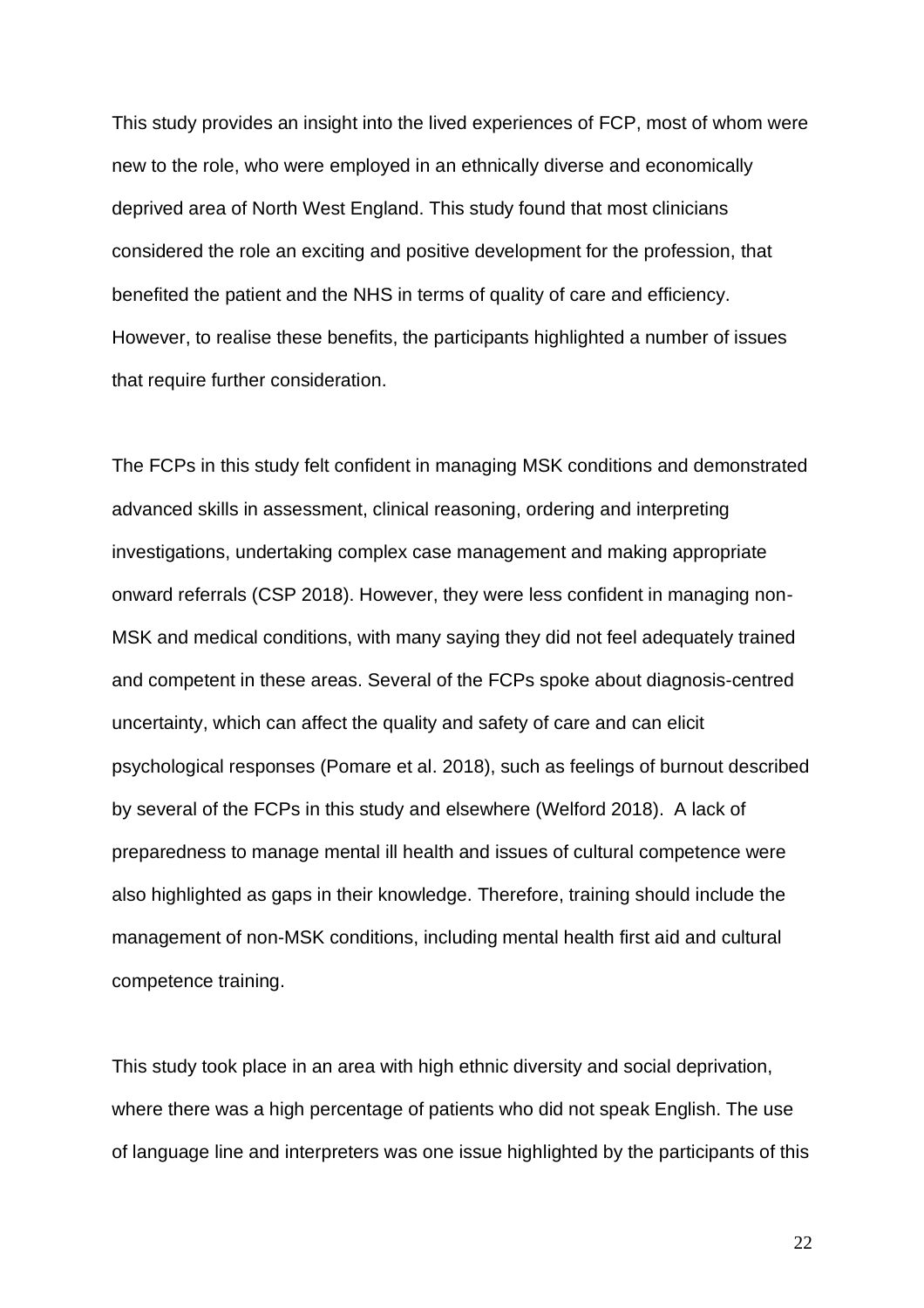study and is an important factor when considering appointment time slots (Yeowell 2010). In contrast, pilots for the FCP roles were undertaken in a demographically different area, where these issues may not have been apparent (CSP 2018). Thus, the socio-demographics of the population should be taken into account when considering length of appointment going forward.

There appeared to be a lack of understanding of the FCP role, resulting in some FCPs predominantly working in second contact roles. For the FCP services to be economically viable for the GP Practice, it is important they are the first point of contact, thereby reducing the burden to the GP and ultimately improving the patient experience (Goodwin and Hendrick 2016; Langridge 2019). Therefore, further clarity and promotion of the role is recommended. Furthermore, how GP practices are funded needs careful consideration to ensure the advanced skills of the FCP, such as injecting, are utilised effectively.

There was a lack of consistency around the number of patients and sessions FCPs should undertake in their role. This lack of consistency also related to mentorship and supervision, access to GPs and lone working. This seemed to impact on the wellbeing of the FCPs, with some participants reporting burn-out and feelings of isolation (Zambo Anderson et al. 2015). Furthermore, a decrease of appointment time to 20 minutes, potentially resulting in each FCP seeing in the region of 360 new patients each month could further impact on wellbeing. However, a tension between this and the business needs of the GP practice was evident.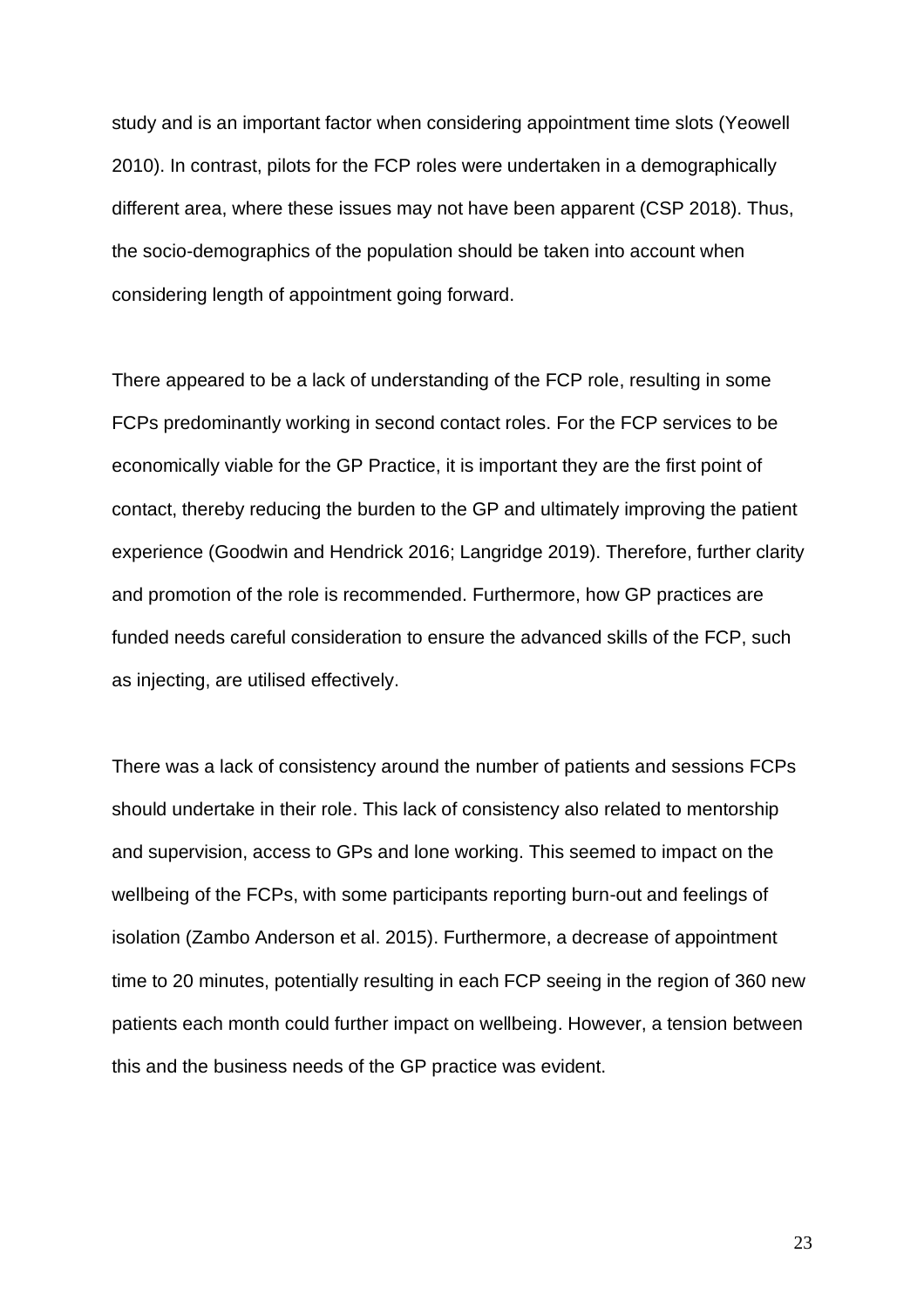It has been highlighted that underpinning the FCP role is the assurance of competency, capability and governance to ensure that these roles are safe and effective (Langridge 2019). A National Competency Framework (HEE, NHSESH 2018) has been developed for FCPs and based on this, these roles are being developed at an exceptional rate. However, our research found that whilst this framework was an excellent resource, there were some limitations to its use. This study highlighted a lack of consistency in training in relation to its content, supervision and mentorship with no assessment of competency. Without agreed standards of competency to measure against, there is a risk of inadequate training for those embarking on FCP roles. Development of a framework for FCPs in training posts would be beneficial. This should include guidance in relation to the content and the amount of training, supervision and mentorship. The FCP felt that this should include a related master's degree, with ratified competencies relevant to the role.

The robustness of the methodology to explore the phenomenon of interest, including reflective diaries, participant verification and independent data analysis enhanced the trustworthiness of the study. Whilst the participants were recruited from one CCG and as such, their experiences may be different to the experiences of others, due to the richness of the data, it is hoped that these findings may resonate with others.

#### **CONCLUSION**

The progress of FCP roles is an exciting and worthy development for people with MSK conditions, the physiotherapy profession, primary care providers, and MSK physiotherapists. Understanding the population to be served is an important step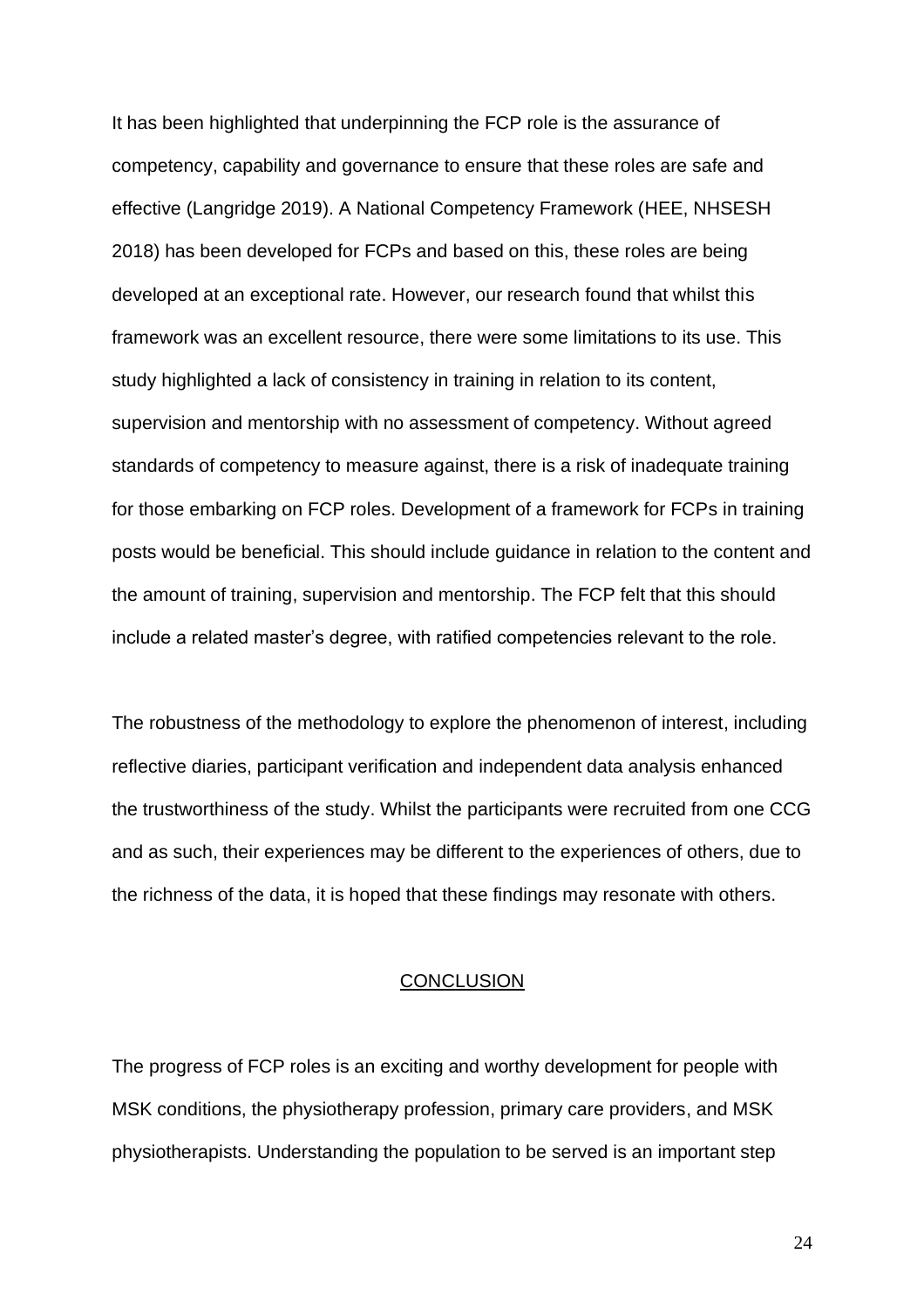forwards in local development to provide a more culturally competent approach to meet the needs of the population. Mentorship support, workload, standards of training and practice are important developments when considering future expansion for the sustainability of these roles. It is imperative that this is taken forwards to ensure onward sustainable expansion of these roles to nurture this much needed new way of working in the changing face of society in the 21<sup>st</sup> century.

### **REFERENCES**

Age UK. (2018) Later life fact sheet. Available from: http://www.ageuk.org.uk/Documents/EN-GB/Factsheets/Later\_Life\_UK\_factsheet.pdf?dtrk=true (accessed 23.6.20).

Annells M. (1996) Hermeneutic phenomenology: philosophical perspectives and current use in nursing research. Journal of Advanced Nursing. 23,4:705-713.

Beswetherick N. (2019) Are NHS-employed musculoskeletal physiotherapists in England mis-diagnosing Cauda Equina syndrome? *Physiotherapy.* 105, (1):e15-e16.

Birkeland S, Bogh SB. (2019). Malpractice litigation, workload, and general practitioner retirement. Primary Health Care Research & Development, 20, e23.

Bornhöft L, Larsson ME, Nordeman L, Eggertsen R, Thorn J. (2019). Health effects of direct triaging to physiotherapists in primary care for patients with musculoskeletal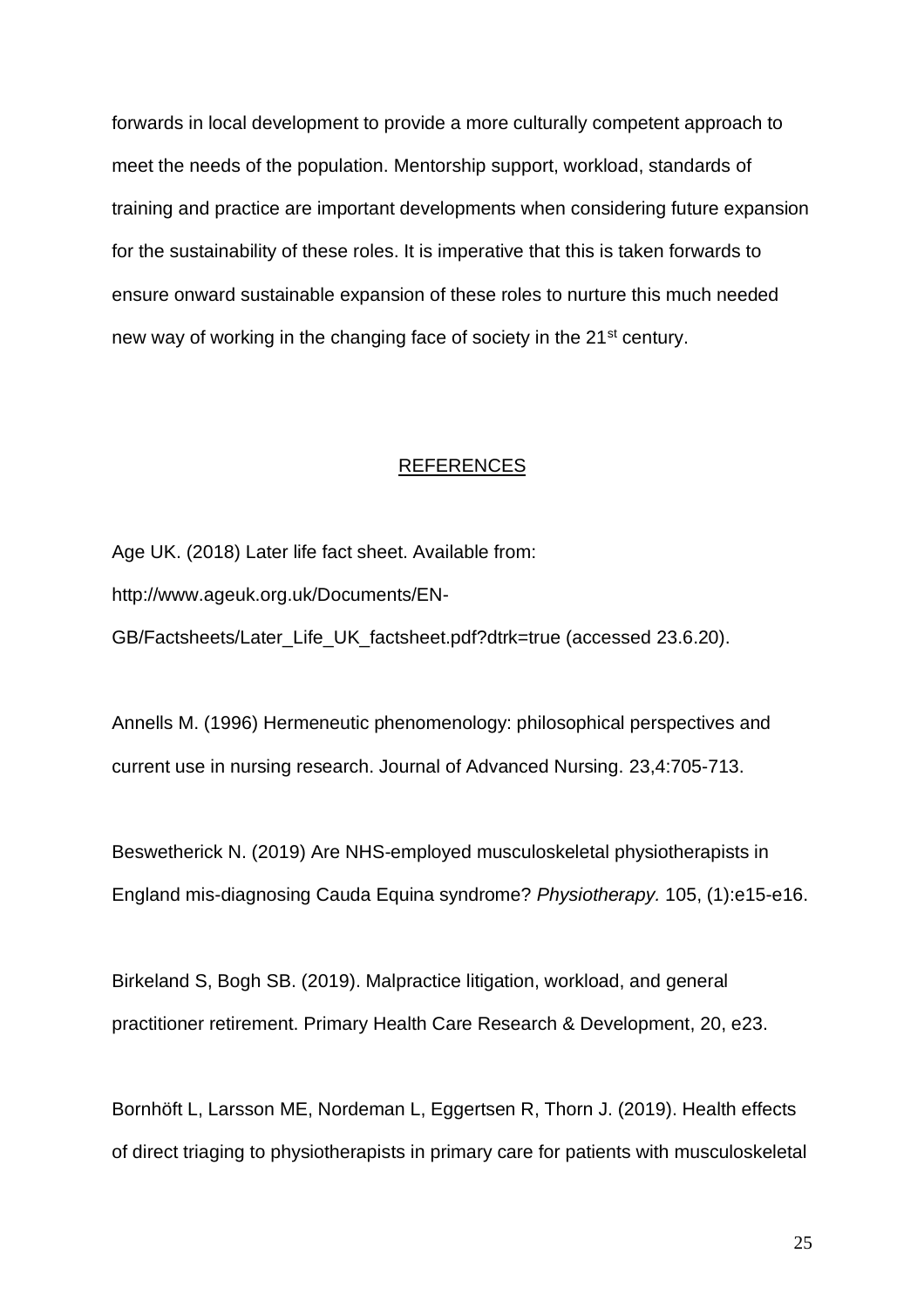disorders: a pragmatic randomized controlled trial. Therapeutic Advances in Musculoskeletal Disease. 11, 1759720X19827504.

Boyatzis RE. (1998) Transforming qualitative information. Sage. Thousand Oaks.

Braun V, Clarke V, Terry G, Hayfield N. (2018) Thematic Analysis. In: Handbook of Research Methods in Health and Social Sciences, edited by P. Liamputtong, 843– 860. Singapore: Springer.

Chartered Society of Physiotherapy (CSP). (2018) First Contact Physiotherapy posts in General Practice: A guide for implementation in England. Available from: <http://www.csp.org.uk/publications/first-contact-physios-implementation-guidance> (accessed 11.6.20).

Creswell JW, Poth CN. (2018) Qualitative inquiry and research design: Choosing among five approaches. Sage. Los Angeles.

Day K, Grant R, Hounsell D. (1998). Reviewing Your Teaching. Edinburgh and Sheffield: University of Edinburgh, TLA Centre/CVCP Universities' and Colleges' Staff Development Agency.

Gadamer HG. (2013) Truth and Method. 2<sup>nd</sup> ed. Weinsheimer, J. and Marshall, D.G. (Translators). New York: Continuum. (Original work published 1960).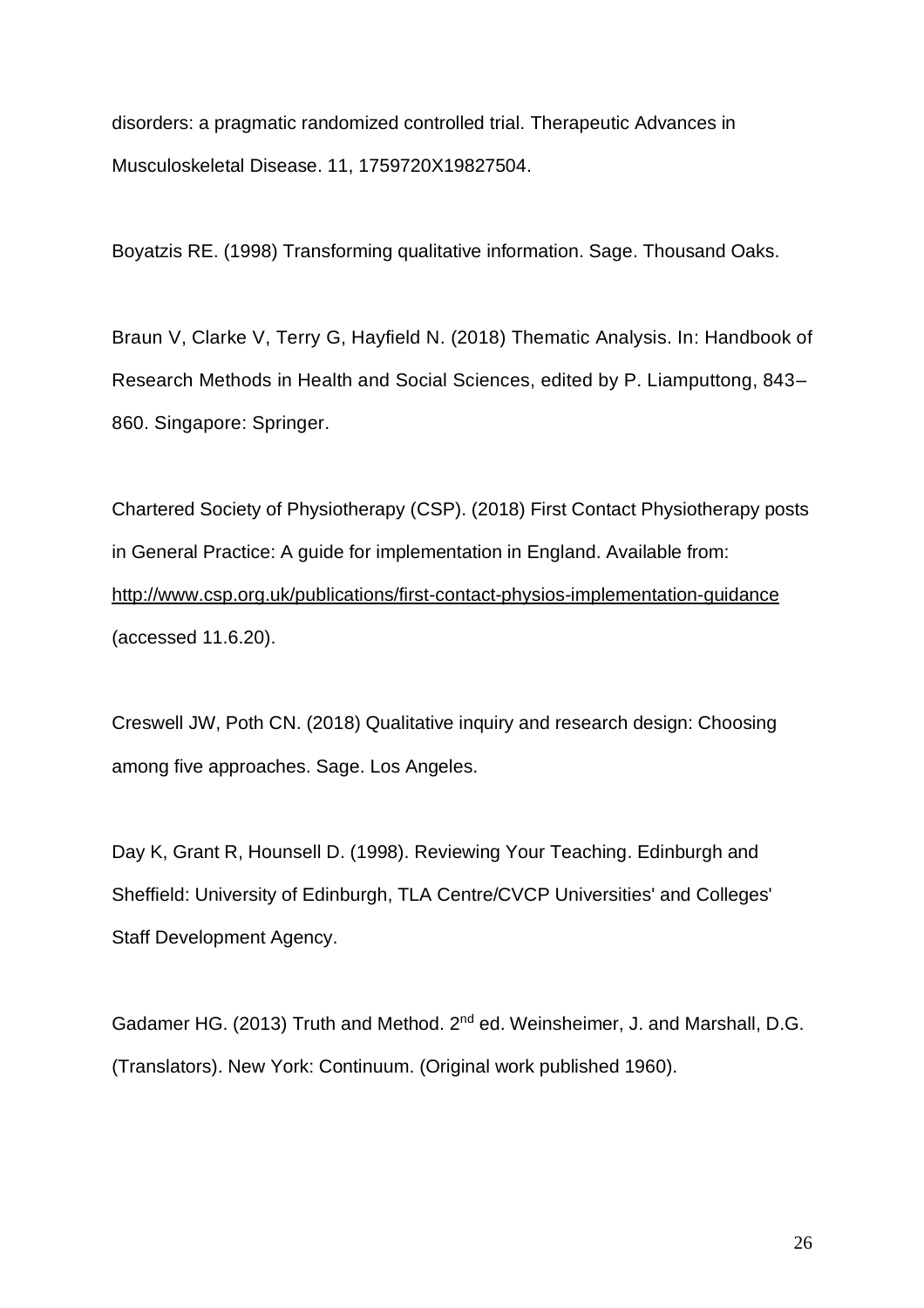Galdas P. (2017) Revisiting bias in qualitative research: Reflections on its relationship with funding and impact. International Journal of Qualitative Methods. <https://doi.org/10.1177/1609406917748992>

Goodwin RW, Hendrick PA. (2016). Physiotherapy as a first point of contact in general practice: A solution to a growing problem? Primary Health Care Research & Development, 17(5), 489–502.

Greenhalgh S, Finucane LM, Mercer C, Selfe J. (2020) Safety netting; best practice in the face of uncertainty. Musculoskeletal Science and Practice. https://doi.org/10.1016/j.msksp.2020.102179

Greenhalgh S, Selfe J. (2009) A qualitative investigation of Red Flags for serious spinal pathology. *Physiotherapy*. 95(3):224-227. doi:10.1016/j.physio.2009.04.006

Health Education England (HEE). (2020) A retrospective review of the influences, milestones, policies and practice developments in the First contact MSK model. Available from: [http://arma.uk.net](http://arma.uk.net/) (accessed 22.7.2020)

Health Education England. (2017) Multi-professional framework for advanced clinical practice in England.

Health Education England, NHS England and Skills for Health (HEE, NHSESH). (2018) Musculoskeletal core capabilities' framework for first contact practitioners. NHS England Publications Gateway Reference: 082896.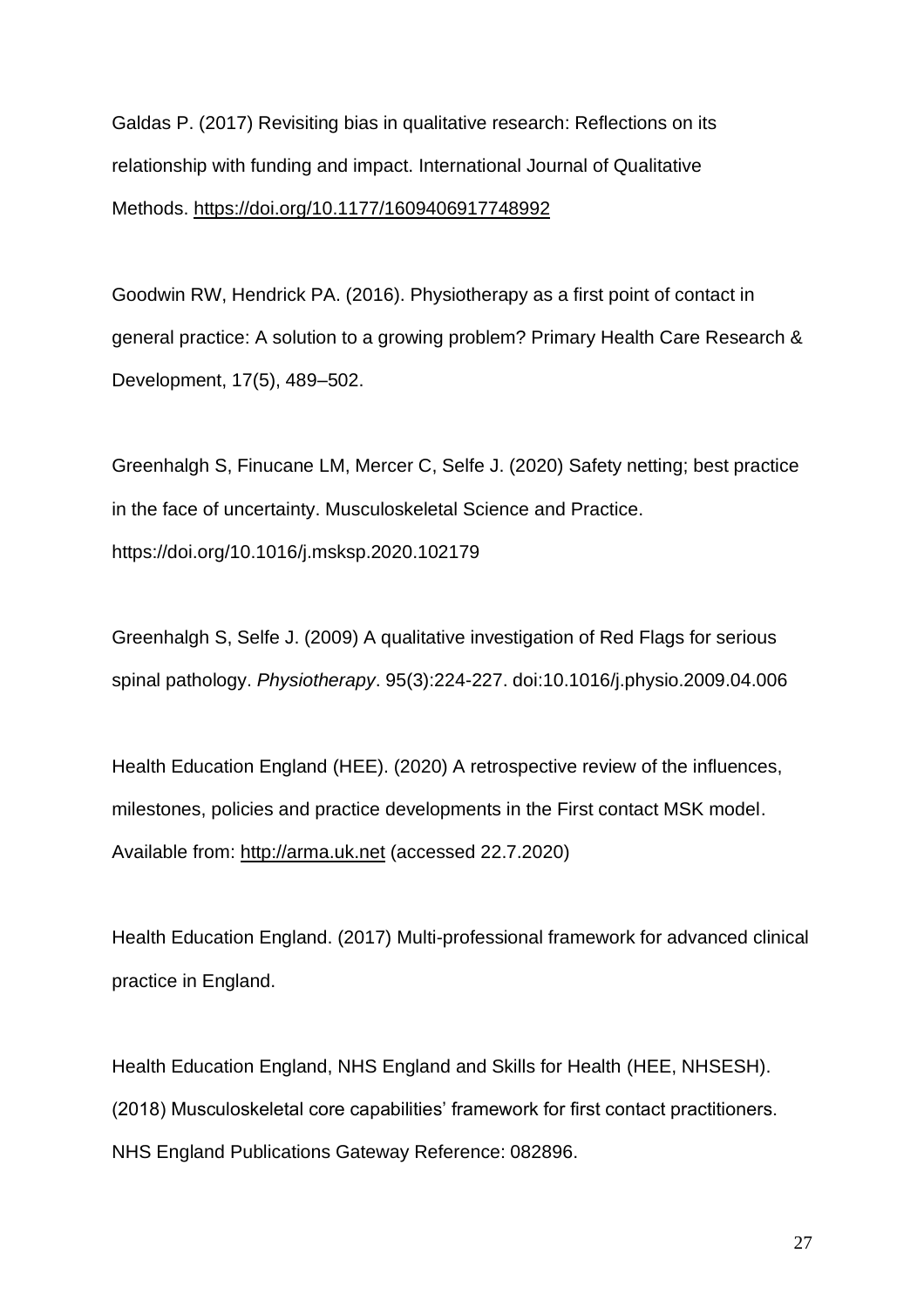Ho KHM, Chiang VCL, Leung D. (2017) Hermeneutic phenomenological analysis: the 'possibility' beyond 'actuality' in thematic analysis. Journal of Advanced Nursing. 73(7):1757–1766.

Index of Multiple Deprivation (IMD). (2015) National statistics: English indices od deprivation. Available from: [https://www.gov.uk/government/statistics/english](https://www.gov.uk/government/statistics/english-indices-of-deprivation-2015)[indices-of-deprivation-2015](https://www.gov.uk/government/statistics/english-indices-of-deprivation-2015) (accessed 11.6.20).

Langridge N. (2019) The skills, knowledge and attributes needed as a first contact physiotherapist in musculoskeletal health. Musculoskeletal Care. 17:253-260.

Laverty SM. (2003) Hermeneutic phenomenology and phenomenology: A comparision of historical and methodological considerations. International Journal of Qualitative Methods. 21–35.

Maxwell JA. (2013) Qualitative research design: An interactive approach. Sage. Los Angeles.

NHS Employers. (2019) AHP profiles – Physiotherapy. Available from: [https://www.nhsemployers.org/-/media/Employers/Documents/Pay-and](https://www.nhsemployers.org/-/media/Employers/Documents/Pay-and-reward/Physiotherapy.pdf?la=en&hash=85F298ACB15CCEDD7A395CAEED1FC5269788E892)[reward/Physiotherapy.pdf?la=en&hash=85F298ACB15CCEDD7A395CAEED1FC52](https://www.nhsemployers.org/-/media/Employers/Documents/Pay-and-reward/Physiotherapy.pdf?la=en&hash=85F298ACB15CCEDD7A395CAEED1FC5269788E892) [69788E892](https://www.nhsemployers.org/-/media/Employers/Documents/Pay-and-reward/Physiotherapy.pdf?la=en&hash=85F298ACB15CCEDD7A395CAEED1FC5269788E892) (accessed 22.7.2020)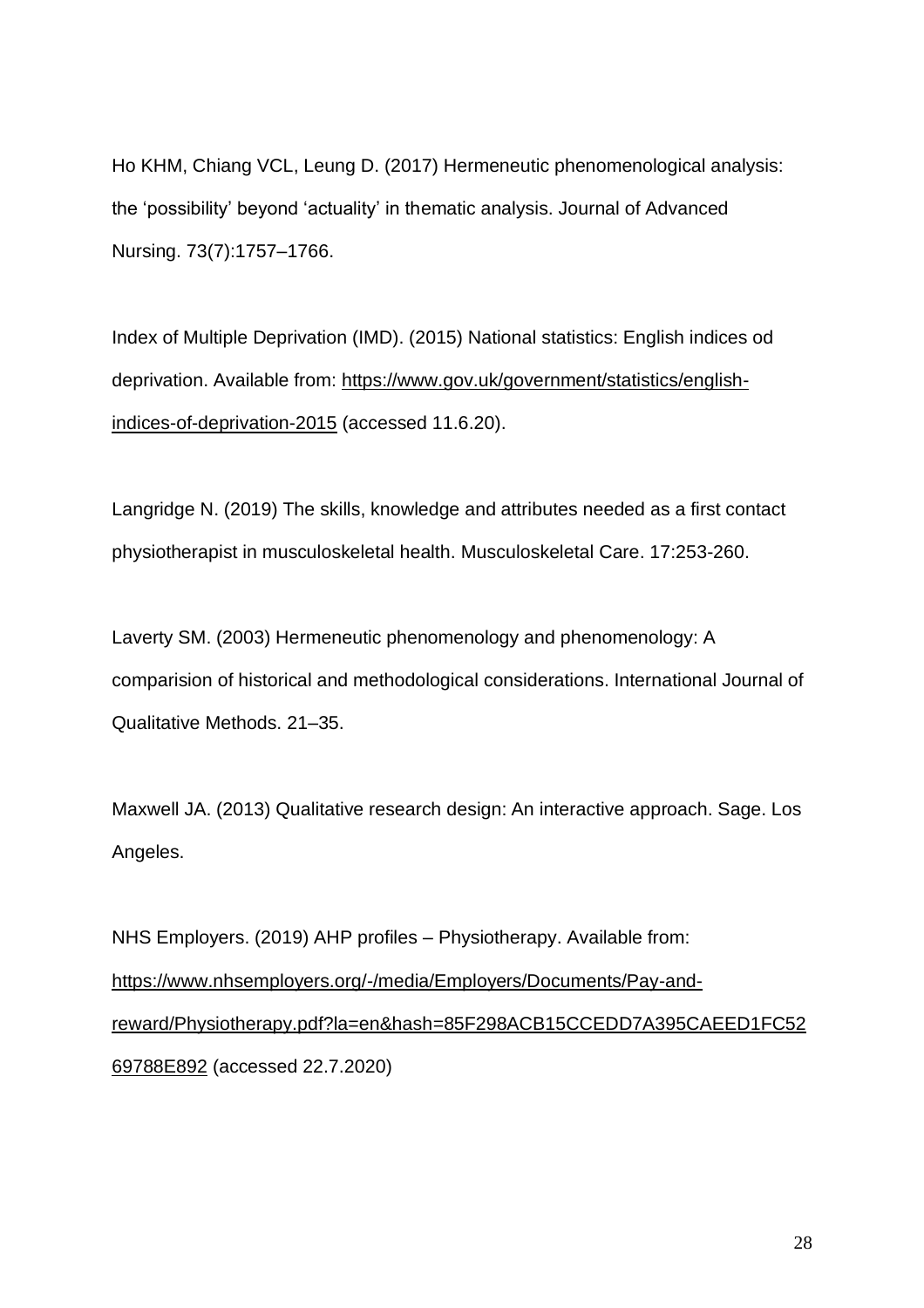Office for National Statistics (ONS). (2011) Ethnicity and National Identity in England and Wales: 2011.

Pomare C, Churruca K, Ellis LA, Long JC, Braithwaite J. (2018) A revised model of uncertainty in complex healthcare settings: A scoping review. Journal of evaluation in Clinical Practice.<https://doi.org/10.1111/jep.13079>

Skills for Health. (2018) Musculoskeletal Core Capabilities Framework Available from: [https://www.skillsforhealth.org.uk/services/item/574-musculoskeletal](https://www.skillsforhealth.org.uk/services/item/574-musculoskeletal-core-skills-framework)[core-skills-framework](https://www.skillsforhealth.org.uk/services/item/574-musculoskeletal-core-skills-framework) [accessed 24.7.20]

Tong A, Sainsbury P, Craig J. (2007) Consolidated criteria for reporting qualitative research (COREQ): a 32-item checklist for interviews and focus groups. International Journal for Quality in Health Care. 19,(6):349–357.

Walcott B, Coumans J, Kahle K. (2011). Diagnostic pitfalls in spine surgery: masqueraders of surgical spine disease. Neurosurgical Focus. 31(4).

Welford P. (2018) Beware of burnout. Frontline. Issue 20. Available from: <https://www.csp.org.uk/frontline/article/beware-burnout-0> (accessed 18.6.20)

World Health Organization (WHO) (2011) Global health and aging. National Institute on aging. National Institutes of Health. NIH publication no. 11-7737.